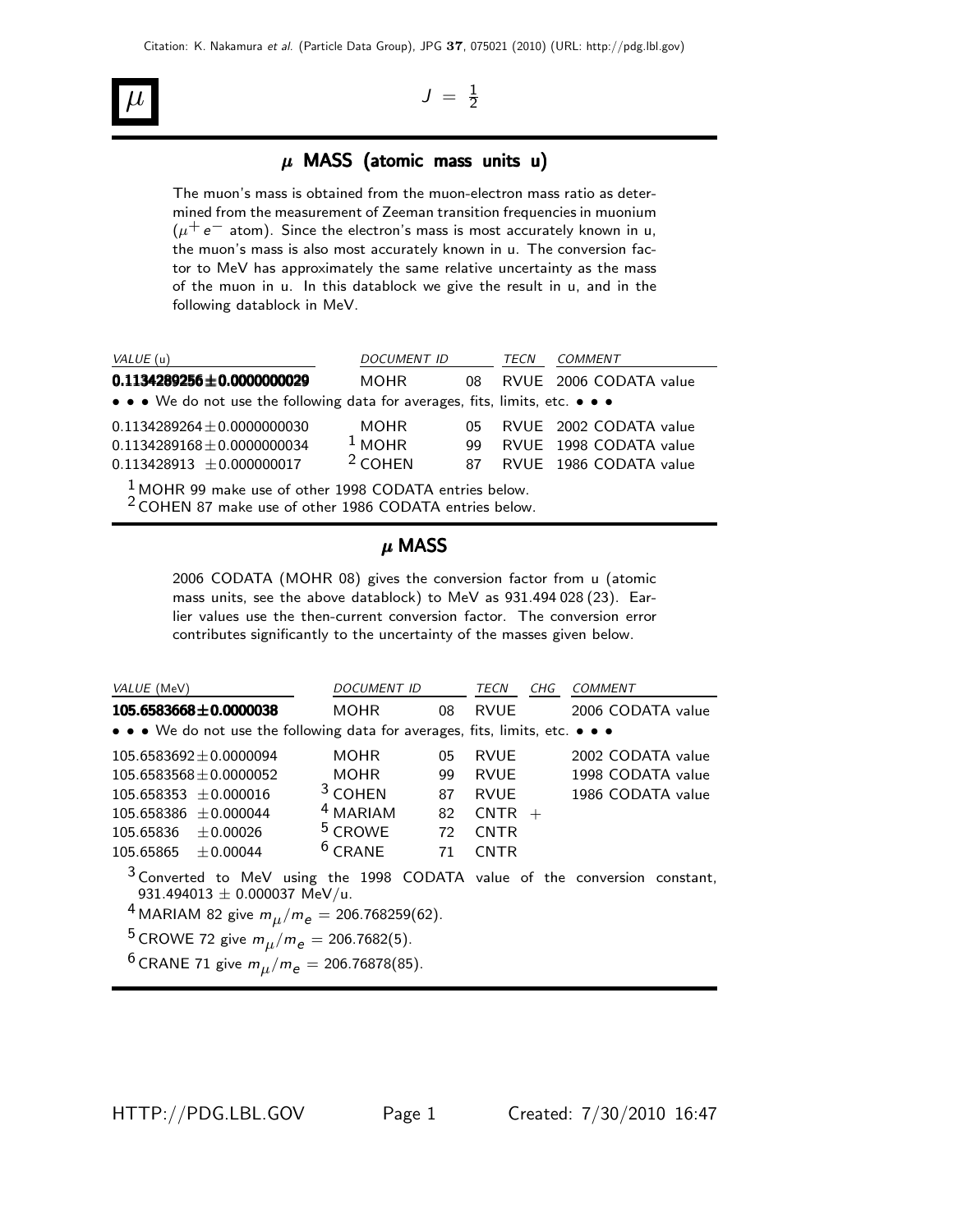### $\mu$  MEAN LIFE  $\tau$

Measurements with an error >  $0.001 \times 10^{-6}$  s have been omitted.

| <i>VALUE</i> (10 <sup>-6</sup> s)                                 | <b>DOCUMENT ID</b> |    | TECN     | <b>CHG COMMENT</b>                                                         |  |
|-------------------------------------------------------------------|--------------------|----|----------|----------------------------------------------------------------------------|--|
| 2.197034±0.000021 OUR AVERAGE Error includes scale factor of 1.2. |                    |    |          |                                                                            |  |
| $2.197083 \pm 0.000032 \pm 0.000015$                              | BARCZYK            |    |          | 08 CNTR + Muons from $\pi^+$<br>decay at rest                              |  |
| $2.197013 \pm 0.000021 \pm 0.000011$                              | <b>CHITWOOD</b>    | 07 |          | $\mathsf{CNTR} \ + \ \mathsf{Surface}\ \mu^+ \ \mathsf{at} \ \mathsf{PSI}$ |  |
| $2.197078 \pm 0.000073$                                           | <b>BARDIN</b>      | 84 | $CNTR +$ |                                                                            |  |
| $2.197025 \pm 0.000155$                                           | <b>BARDIN</b>      | 84 | $CNTR -$ |                                                                            |  |
| $2.19695 \pm 0.00006$                                             | <b>GIOVANETTI</b>  | 84 | $CNTR +$ |                                                                            |  |
| $2.19711 \pm 0.00008$                                             | BALANDIN           | 74 | $CNTR +$ |                                                                            |  |
| $+0.0003$<br>2.1973                                               | <b>DUCLOS</b>      | 73 | $CNTR +$ |                                                                            |  |

# ${{\tau}}_{\mu^+}/{{\tau}}_{\mu^-}$  MEAN LIFE RATIO

A test of *CPT* invariance.

| <i>VALUE</i> |                                                                                                                       | <i>DOCUMENT ID</i> |    | TECN              | COMMENT                           |
|--------------|-----------------------------------------------------------------------------------------------------------------------|--------------------|----|-------------------|-----------------------------------|
|              | $1.000024 \pm 0.000078$                                                                                               | <b>BARDIN</b>      | 84 | CNTR <sup>.</sup> |                                   |
|              | $\bullet \bullet \bullet$ We do not use the following data for averages, fits, limits, etc. $\bullet \bullet \bullet$ |                    |    |                   |                                   |
|              | $1.0008 \pm 0.0010$                                                                                                   | <b>BAILEY</b>      |    |                   | 79 CNTR Storage ring              |
| 1.000        | $+0.001$                                                                                                              | <b>MFYFR</b>       |    |                   | 63 CNTR Mean life $\mu^+ / \mu^-$ |

$$
\left(\tau_{\mu^+}~-~\tau_{\mu^-}\right)/~\tau_{\rm average}
$$

A test of *CPT* invariance. Calculated from the mean-life ratio, above.

# <u>WALUE DOCUMENT DOCUMENT DOCUMENT ON THE STATISTIC OUR EVALUATION</u>

# <sup>μ</sup>/*p* MAGNETIC MOMENT RATIO

This ratio is used to obtain a precise value of the muon mass and to reduce experimental muon Larmor frequency measurements to the muon magnetic moment anomaly. Measurements with an error  $> 0.00001$  have been omitted. By convention, the minus sign on this ratio is omitted. CODATA values were fitted using their selection of data, plus other data from multiparameter fits.

| <i>VALUE</i>                  | DOCUMENT ID |     | <b>TFCN</b> | CHG COMMENT       |
|-------------------------------|-------------|-----|-------------|-------------------|
| $3.183345137 \pm 0.000000085$ | MOHR        | 08. | RVUF        | 2006 CODATA value |

HTTP://PDG.LBL.GOV Page 2 Created: 7/30/2010 16:47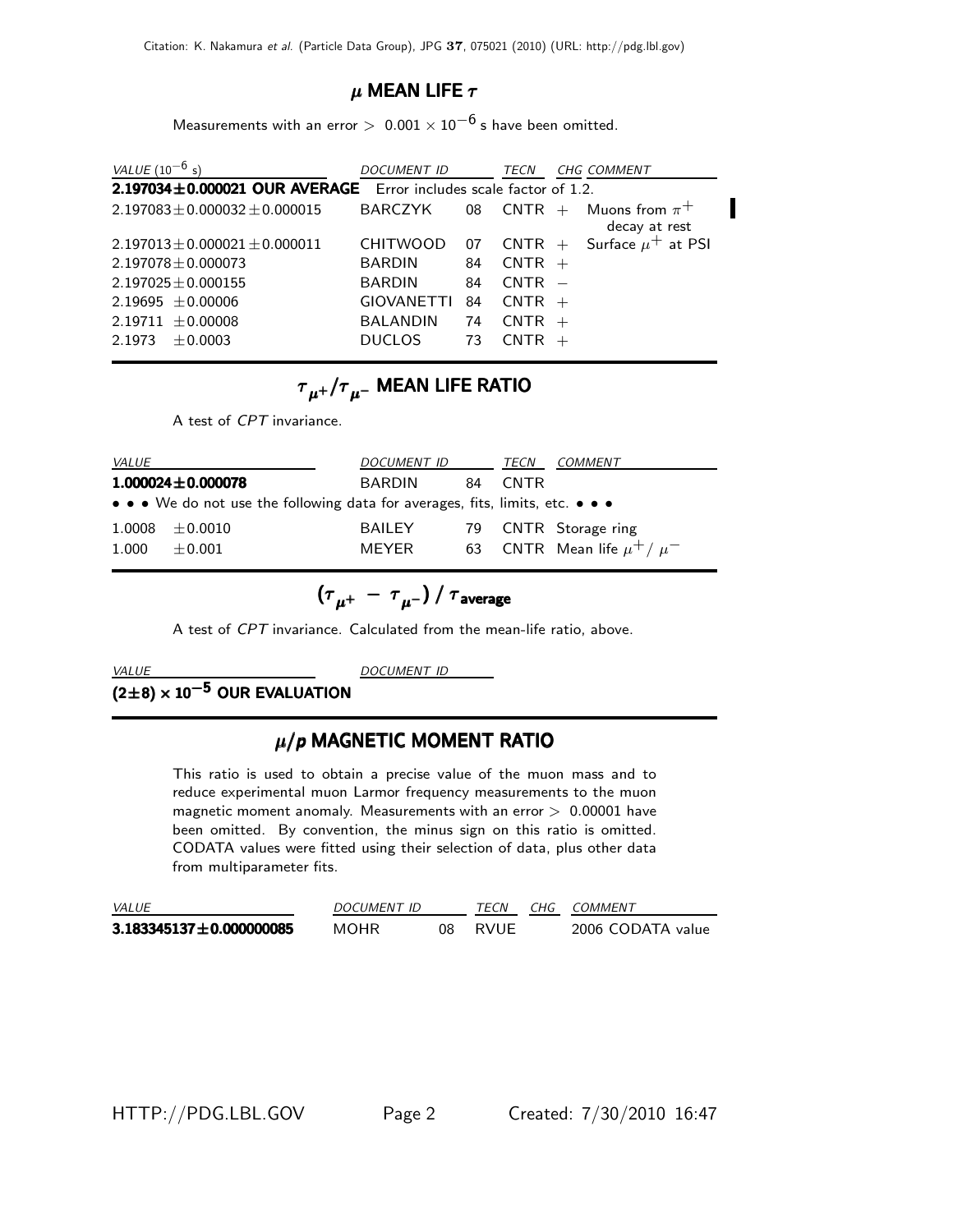• • • We do not use the following data for averages, fits, limits, etc. • • •

|                             | $3.183345118 \pm 0.000000089$ | <b>MOHR</b>      | 05 | <b>RVUE</b> |     | 2002 CODATA value    |
|-----------------------------|-------------------------------|------------------|----|-------------|-----|----------------------|
| $3.18334513 \pm 0.00000039$ |                               | LIU              | 99 | $CNTR +$    |     | HFS in muonium       |
| $3.18334539 \pm 0.00000010$ |                               | <b>MOHR</b>      | 99 | <b>RVUE</b> |     | 1998 CODATA value    |
| 3.18334547                  | ±0.00000047                   | <b>COHEN</b>     | 87 | <b>RVUE</b> |     | 1986 CODATA value    |
| 3.1833441                   | ± 0.0000017                   | <b>KLEMPT</b>    | 82 | $CNTR +$    |     | Precession strob     |
| 3.1833461                   | ± 0.0000011                   | MARIAM           | 82 | $CNTR +$    |     | HFS splitting        |
| 3.1833448                   | $+0.0000029$                  | CAMANI           | 78 | $CNTR +$    |     | See KLEMPT 82        |
| 3.1833403                   | ± 0.0000044                   | <b>CASPERSON</b> | 77 | $CNTR +$    |     | <b>HFS</b> splitting |
| 3.1833402                   | ±0.0000072                    | <b>COHEN</b>     | 73 | <b>RVUE</b> |     | 1973 CODATA value    |
| 3.1833467                   | $+0.0000082$                  | <b>CROWE</b>     | 72 | <b>CNTR</b> | $+$ | Precession phase     |
|                             |                               |                  |    |             |     |                      |

# A REVIEW GOES HERE – Check our WWW List of Reviews

# $\mu$  MAGNETIC MOMENT ANOMALY

The parity-violating decay of muons in a storage ring is observed. The difference frequency  $\omega_{a}$  between the muon spin precision and the orbital<br>angular frequency (e/m,,c)(B) is measured, as is the free proton NMR angular frequency  $(e/m_{\mu}c)\langle B \rangle$  is measured, as is the free proton NMR frequency  $\omega_{\boldsymbol{p}}$ , thus determining the ratio  $R=\omega_{\boldsymbol{a}}/\omega_{\boldsymbol{p}}$ . Given the magnetic<br>moment ratio  $\lambda=\mu$ , / $\mu$ , (from hyperfine structure in muonium), (*e*—2)/2 moment ratio  $\lambda = \mu_{\mu}/\mu_{\rho}$  (from hyperfine structure in muonium),  $(g-2)/2$  $= R/(\lambda-R)$ .

# $\mu_{\mu}/(e\hbar/2m_{\mu})-1=(g_{\mu}-2)/2$

| VALUE (units $10^{-10}$ ) |        |            |               | <b>DOCUMENT ID</b>                                                            |    | <b>TECN</b>      | CHG                      | <b>COMMENT</b>              |
|---------------------------|--------|------------|---------------|-------------------------------------------------------------------------------|----|------------------|--------------------------|-----------------------------|
| 11659208.9 $\pm$          |        |            | $5.4 \pm 3.3$ | <b>BENNETT</b>                                                                | 06 | MUG <sub>2</sub> |                          | Average $\mu^+$ and $\mu^-$ |
|                           |        |            |               | • • • We do not use the following data for averages, fits, limits, etc. • • • |    |                  |                          |                             |
| 11659208                  | $^{+}$ | 6          |               | <b>BENNETT</b>                                                                | 04 | MUG2             |                          | Average $\mu^+$ and $\mu^-$ |
| 11659214                  | $^{+}$ | 8          | $\pm$ 3       | <b>BENNETT</b>                                                                | 04 | $MUG2 -$         |                          | Storage ring                |
| 11659203                  | $^{+}$ | 6          | $+5$          | <b>BENNETT</b>                                                                | 04 | MUG2             | $+$                      | Storage ring                |
| 11659204                  | $^{+}$ | 7          | $+5$          | <b>BENNETT</b>                                                                | 02 | $MUG2 +$         |                          | Storage ring                |
| 11659202                  | $^{+}$ | 14         | $+6$          | <b>BROWN</b>                                                                  | 01 | $MUG2 +$         |                          | Storage ring                |
| 11659191                  | $^{+}$ | 59         |               | <b>BROWN</b>                                                                  | 00 | $MUG2 +$         |                          |                             |
| 11659100                  |        | $+$ 110    |               | 8<br><b>BAILEY</b>                                                            | 79 | <b>CNTR</b>      | $+$                      | Storage ring                |
| 11659360                  | $^{+}$ | 120        |               | 8<br><b>BAILEY</b>                                                            | 79 | <b>CNTR</b>      | $\overline{\phantom{a}}$ | Storage ring                |
| 11659230                  | $^{+}$ | 85         |               | 8<br><b>BAILEY</b>                                                            | 79 | <b>CNTR</b>      | $^{+}$                   | Storage ring                |
| 11620000                  |        | $\pm$ 5000 |               | <b>CHARPAK</b>                                                                | 62 | <b>CNTR</b>      | $^{+}$                   |                             |
| $\overline{\phantom{a}}$  |        |            |               |                                                                               |    |                  |                          | $\sim$                      |

 $7.7$  BENNETT 06 reports  $(g_{\mu}-2)/2 = (11659208.0 \pm 5.4 \pm 3.3) \times 10^{-10}$ . We rescaled this value using  $\mu/p$  magnetic moment ratio of 3.183345137(85) from MOHR 08.  $8$  BAILEY 79 values recalculated by HUGHES 99 using the COHEN 87  $\mu/p$  magnetic

moment. The improved MOHR 99 value does not change the result.

$$
(g_{\mu^+}-g_{\mu^-})\,/\,g_{\rm average}
$$

A test of *CPT* invariance.

| VALUE (units $10^{-8}$ )                                                      | DOCUMENT ID | <b>TECN</b> |  |
|-------------------------------------------------------------------------------|-------------|-------------|--|
| $-0.11 \pm 0.12$                                                              | BENNETT     | 04 MUG2     |  |
| • • • We do not use the following data for averages, fits, limits, etc. • • • |             |             |  |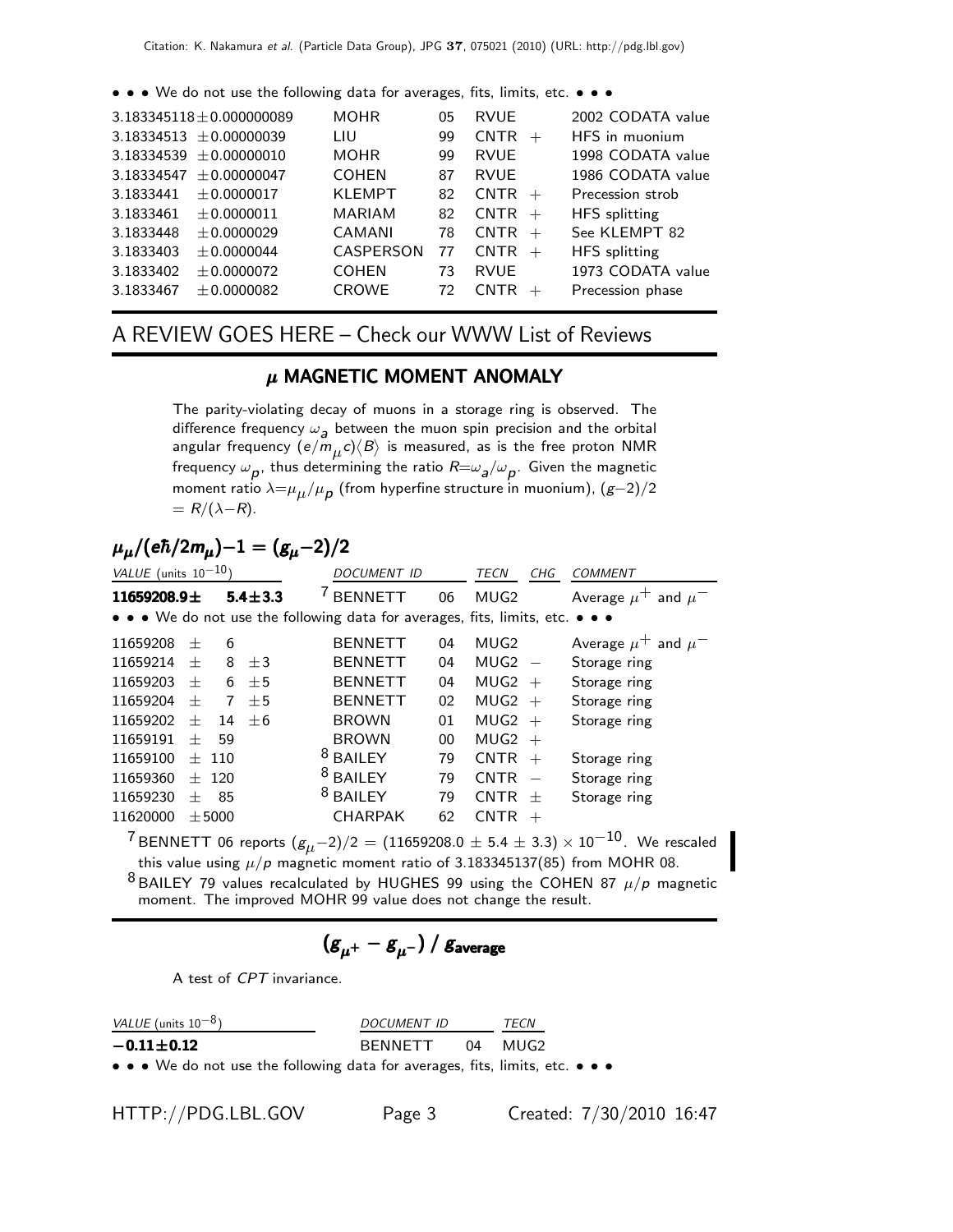−2.6 ±1.6 BAILEY 79 CNTR

# $\mu$  ELECTRIC DIPOLE MOMENT (d)

A nonzero value is forbidden by both *T* invariance and *P* invariance.

| VALUE $(10^{-19}$ ecm)                                                                                | DOCUMENT ID         |    | TECN       | CHG | COMMENT      |
|-------------------------------------------------------------------------------------------------------|---------------------|----|------------|-----|--------------|
| $-0.1 \pm 0.9$                                                                                        | 9<br><b>BENNETT</b> | 09 | MUG2 $\pm$ |     | Storage ring |
| • • • We do not use the following data for averages, fits, limits, etc. • • •                         |                     |    |            |     |              |
| $-0.1 \pm 1.0$                                                                                        | <b>BENNETT</b>      | 09 | $MUG2 +$   |     | Storage ring |
| $-0.1 \pm 0.7$                                                                                        | <b>BENNETT</b>      | 09 | $MUG2 -$   |     | Storage ring |
| $-3.7 \pm 3.4$                                                                                        | $10$ BAILEY         | 78 | $CNTR +$   |     | Storage ring |
| $8.6 \pm 4.5$                                                                                         | <b>BAILEY</b>       | 78 | $CNTR +$   |     | Storage ring |
| $0.8 + 4.3$                                                                                           | <b>BAILEY</b>       | 78 | $CNTR -$   |     | Storage ring |
| <sup>9</sup> This is the combination of the two BENNETT 09 results quoted here separately for $\mu^+$ |                     |    |            |     |              |

and  $\mu^-$ . BENNETT 09 uses the convention d = 1/2  $\cdot$  (d $_{\mu^-}$   $-$  d $_{\mu^+}$ ).

 $10$  This is the combination of the two BAILEY 78 results quoted here separately for  $\mu^+$  and  $\mu^-$ . BAILEY 78 uses the convention d  $=1/2\cdot ({\sf d}_{\mu^+} - {\sf d}_{\mu^-})$  and reports 3.7  $\pm$  3.4. We convert their result to use the same convention as BENNETT 09.

# MUON-ELECTRON CHARGE RATIO ANOMALY  $q_{\mu^+}/q_{e^-} + 1$

| <i>VALUE</i>                   | DOCUMENT ID |                 | TECN             | CHG. | COMMENT                   |
|--------------------------------|-------------|-----------------|------------------|------|---------------------------|
| $(1.1 \pm 2.1) \times 10^{-9}$ | $11$ MEYER  | 00 <sup>1</sup> | $C \text{NTR} +$ |      | 1s–2s muonium<br>interval |

 $11$  MEYER 00 measure the 1s-2s muonium interval, and then interpret the result in terms of muon-electron charge ratio *q*μ+/*<sup>q</sup> e*−.

# $\mu^-$  DECAY MODES

 $\mu^+$  modes are charge conjugates of the modes below.

|                | Mode                                                                                                  |                                           | Fraction $(\Gamma_i/\Gamma)$       |                          | Confidence level |
|----------------|-------------------------------------------------------------------------------------------------------|-------------------------------------------|------------------------------------|--------------------------|------------------|
| $\mathsf{r}_1$ | $e^{-}\overline{\nu}_{e}\nu_{\mu}$                                                                    |                                           | $\approx 100\%$                    |                          |                  |
|                |                                                                                                       |                                           | [a] $(1.4 \pm 0.4)$ %              |                          |                  |
|                | $\Gamma_2$ $e^- \overline{\nu}_e \nu_\mu \gamma$<br>$\Gamma_3$ $e^- \overline{\nu}_e \nu_\mu e^+ e^-$ |                                           | [b] $(3.4 \pm 0.4) \times 10^{-5}$ |                          |                  |
|                |                                                                                                       | Lepton Family number (LF) violating modes |                                    |                          |                  |
|                | $\Gamma_4$ $e^- \nu_e \overline{\nu}_\mu$                                                             |                                           | $LF$ $[c] < 1.2$                   | $\%$                     | 90%              |
|                | $\Gamma_5$ $e^ \gamma$                                                                                |                                           | LF $< 1.2 \times 10^{-11}$         |                          | 90%              |
|                | $\Gamma_6$ $e^-e^+e^-$                                                                                |                                           | $LF \t 1.0 \t x 10^{-12}$          |                          | 90%              |
|                | $\Gamma$ $\sim$ $\sim$ $\sim$                                                                         |                                           | $IF \t272$                         | $\sim$ 10 <sup>-11</sup> | $00\%$           |

<sup>Γ</sup><sup>7</sup> *<sup>e</sup>*<sup>−</sup> <sup>2</sup><sup>γ</sup> *LF* <sup>&</sup>lt; <sup>7</sup>.<sup>2</sup> <sup>×</sup> <sup>10</sup>−<sup>11</sup> 90%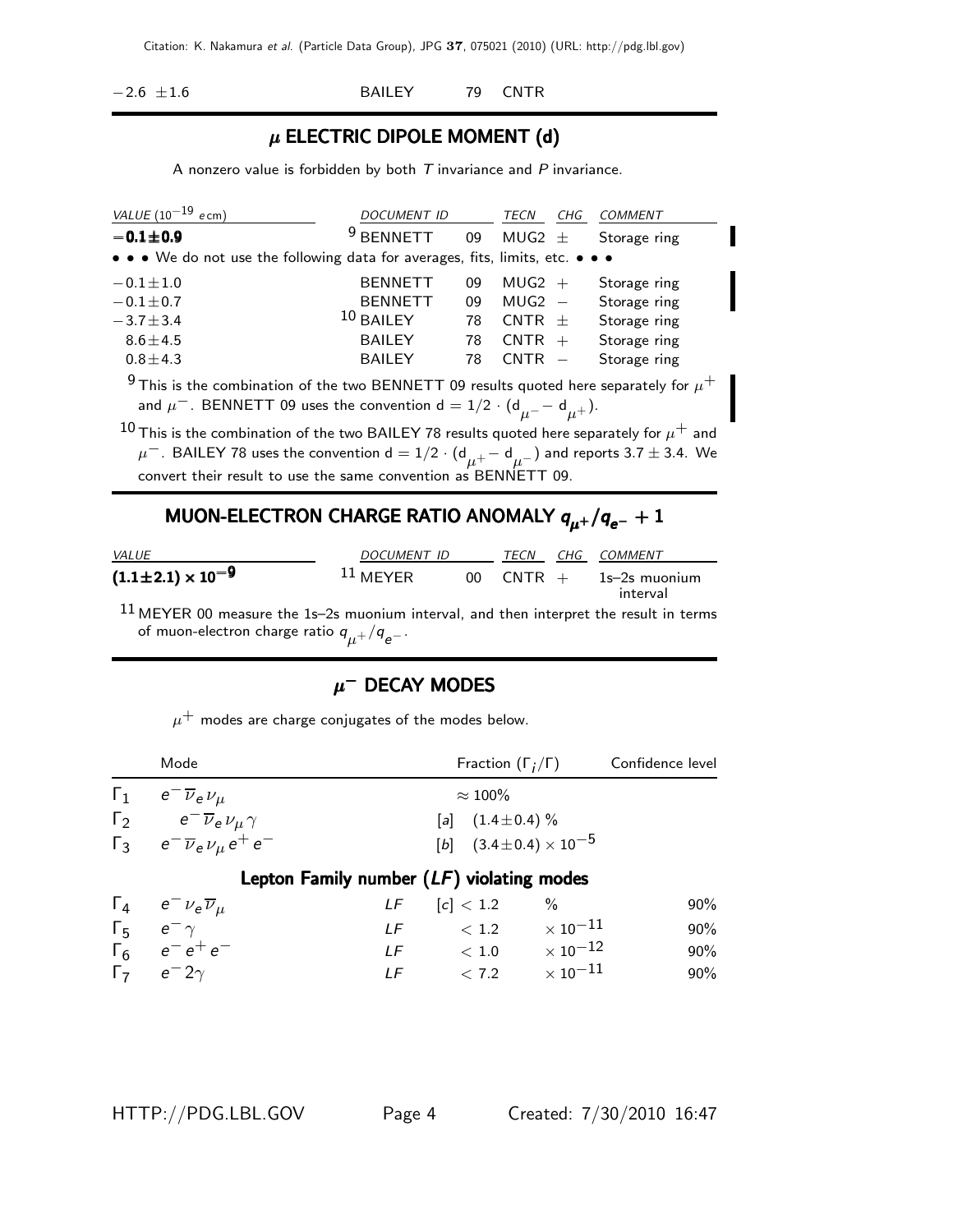- [*a*] This only includes events with the  $\gamma$  energy  $>10$  MeV. Since the  $e^-\,\overline{\nu}_e\,\nu_\mu$ and  $e^- \overline{\nu}_e \nu_\mu \gamma$  modes cannot be clearly separated, we regard the latter mode as a subset of the former.
- [b] See the Particle Listings below for the energy limits used in this measurement.
- [*c*] A test of additive vs. multiplicative lepton family number conservation.

## $\mu^-$  BRANCHING RATIOS

| $\Gamma\big(\mathrm{e}^-\overline{\nu}_\mathrm{e} \,\nu_\mu\,\gamma\big)/\Gamma_\mathrm{total}$ |      |                  |    |             |                                           | $\Gamma_2/\Gamma$ |
|-------------------------------------------------------------------------------------------------|------|------------------|----|-------------|-------------------------------------------|-------------------|
| <i>VALUE</i>                                                                                    | EVTS | DOCUMENT ID TECN |    |             | COMMENT                                   |                   |
| $0.014 \pm 0.004$                                                                               |      |                  |    |             | CRITTENDEN 61 CNTR $\gamma$ KE $>$ 10 MeV |                   |
| • • • We do not use the following data for averages, fits, limits, etc. • • •                   |      |                  |    |             |                                           |                   |
|                                                                                                 | 862  |                  |    |             | BOGART 67 CNTR $\gamma$ KE $>$ 14.5 MeV   |                   |
| $0.0033 \pm 0.0013$                                                                             |      |                  |    |             | CRITTENDEN 61 CNTR $\gamma$ KE $>$ 20 MeV |                   |
|                                                                                                 | 27   | ASHKIN           | 59 | <b>CNTR</b> |                                           |                   |
| $\Gamma(e^-\overline{\nu}_e\nu_\mu e^+e^-)/\Gamma_{\rm total}$                                  |      |                  |    |             |                                           | $\Gamma_2/\Gamma$ |

| $\Gamma(e^-\overline{\nu}_e\nu_\mu e^+e^-)/\Gamma_{\rm total}$                |                                                           |  |                | $\Gamma_3/\Gamma$ |
|-------------------------------------------------------------------------------|-----------------------------------------------------------|--|----------------|-------------------|
| VALUE (units $10^{-5}$ ) EVTS                                                 | DOCUMENT ID TECN CHG                                      |  | <b>COMMENT</b> |                   |
| <b>3.4±0.2±0.3</b> 7443 <sup>12</sup> BERTL 85 SPEC + SINDRUM                 |                                                           |  |                |                   |
| • • • We do not use the following data for averages, fits, limits, etc. • • • |                                                           |  |                |                   |
| $2.2 \pm 1.5$                                                                 | 7 <sup>13</sup> CRITTENDEN 61 HLBC + $E(e^+e^-) > 10$ MeV |  |                |                   |
| $\mathcal{P}$                                                                 | $1$ <sup>14</sup> GUREVICH 60 EMUL +                      |  |                |                   |
| $1.5 \pm 1.0$                                                                 | 3 $15$ LEE 59 HBC +                                       |  |                |                   |
|                                                                               |                                                           |  |                |                   |

<sup>12</sup> BERTL 85 has transverse momentum cut  $p_T > 17$  MeV/*c*. Systematic error was increased by us.

13 CRITTENDEN 61 count only those decays where total energy of either (*e*<sup>+</sup>, *e*<sup>−</sup>) com-

bination is >10 MeV.<br>14 GUREVICH 60 interpret their event as either virtual or real photon conversion.  $e^+$  and  $e^-$  energies not measured.

 $^{15}$  In the three LEE 59 events, the sum of energies E( $e^+$ ) + E( $e^-$ ) + E( $e^+$ ) was 51 MeV, 55 MeV, and 33 MeV.

Γ(e<sup>−</sup>νeνμ)/Γtotal<br>Forbidden by the additive conservation law for lepton family number. A multiplicative Forbidden by the additive conservation law for lepton family number. A multiplicative law predicts this branching ratio to be 1/2. For a review see NEMETHY 81.

| <b>VALUE</b> |                                                                                                                       | $CL\%$ | DOCUMENT ID              |    | TECN         | CHG COMMENT                                                     |
|--------------|-----------------------------------------------------------------------------------------------------------------------|--------|--------------------------|----|--------------|-----------------------------------------------------------------|
|              | < 0.012                                                                                                               | 90     |                          |    |              | 16 FREEDMAN 93 CNTR + $\nu$ oscillation search                  |
|              | $\bullet \bullet \bullet$ We do not use the following data for averages, fits, limits, etc. $\bullet \bullet \bullet$ |        |                          |    |              |                                                                 |
|              | $<$ 0.018                                                                                                             | 90     | KRAKAUER                 |    | 91B $CALO +$ |                                                                 |
|              | < 0.05                                                                                                                | 90     | <sup>17</sup> BERGSMA 83 |    | CALO         | $\overline{\nu}_{\mu} e \rightarrow \mu^{-} \overline{\nu}_{e}$ |
|              | < 0.09                                                                                                                | 90     | JONKER                   | 80 | CALO         | See BERGSMA 83                                                  |
|              | $-0.001 \pm 0.061$                                                                                                    |        | <b>WILLIS</b>            | 80 | $CNTR +$     |                                                                 |
|              | $0.13 \pm 0.15$                                                                                                       |        | BLIETSCHAU 78            |    | HLBC $\pm$   | Avg. of 4 values                                                |
|              | < 0.25                                                                                                                | 90     | <b>EICHTEN</b>           | 73 | $H L B C +$  |                                                                 |

16 FREEDMAN 93 limit on  $\overline{\nu}_e$  observation is here interpreted as a limit on lepton family *e* observation is here interpreted as a limit on lepton family

 $17$  BERGSMA 83 gives a limit on the inverse muon decay cross-section ratio  $\sigma(\overline{\nu}_\mu e^-\rightarrow 17$  BERGSMA 83 gives a limit on the inverse muon decay cross-section ratio  $\sigma(\overline{\nu}_\mu e^-\rightarrow 17)$ *μ*−  $\overline{\nu}_e$ )/σ( $\nu_\mu$  *e*− → μ−  $\nu_e$ ), which is essentially equivalent to Γ( $e^- \nu_e \overline{\nu}_\mu$ )/Γ<sub>total</sub> for<br>small values like that quoted. small values like that quoted.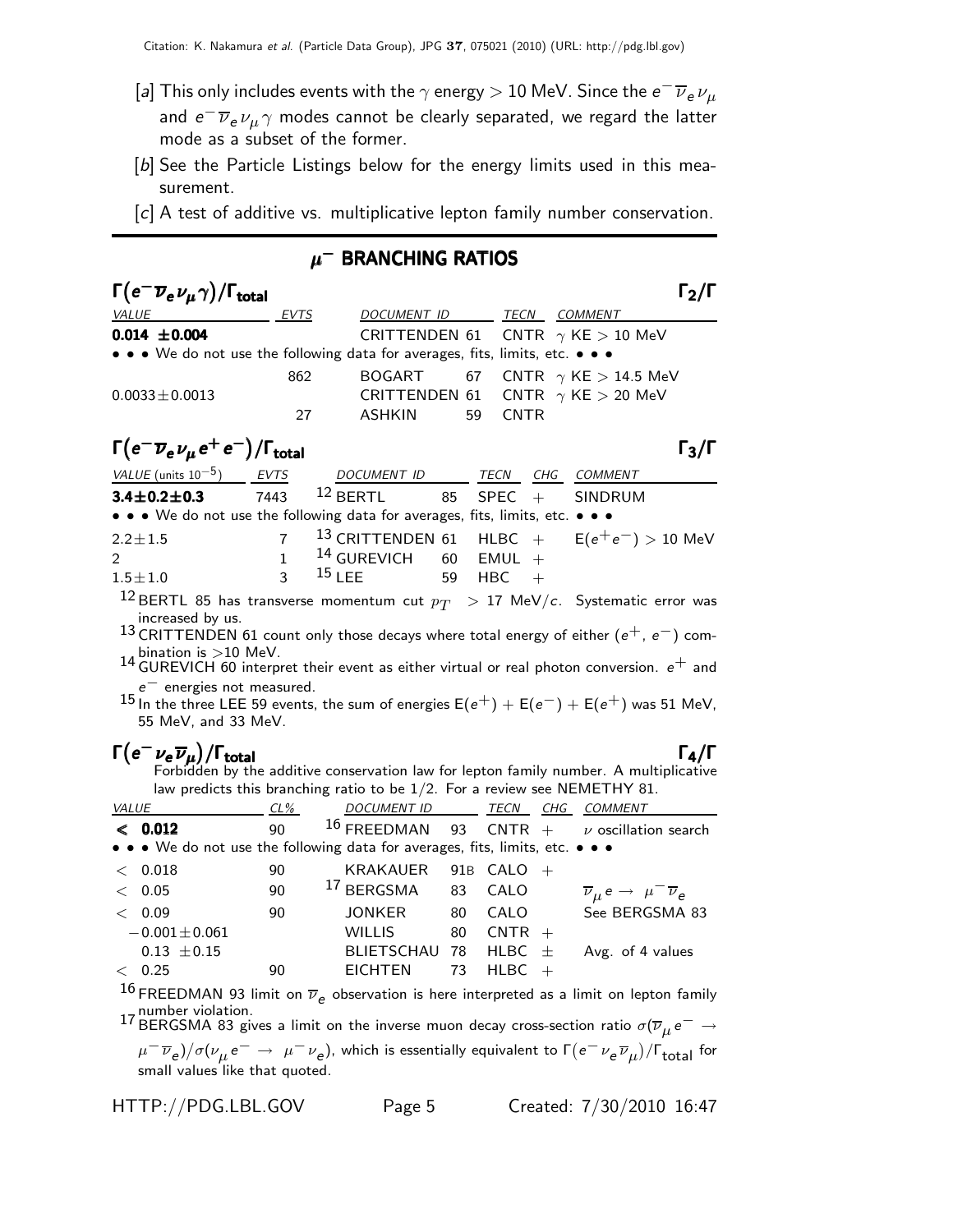Γ(e<sup>−</sup>γ)/Γ<sub>total</sub><br>Forbidden by lepton family number conservation.<br>Forbidden by lepton family number conservation. Forbidden by lepton family number conservation.

| VALUE (units $10^{-11}$ )                                                     | CL% | <b>DOCUMENT ID</b> |    | TECN        | CHG | COMMENT       |
|-------------------------------------------------------------------------------|-----|--------------------|----|-------------|-----|---------------|
| < 1.2                                                                         | 90  | <b>BROOKS</b>      | 99 | <b>SPEC</b> | $+$ | LAMPF         |
| • • • We do not use the following data for averages, fits, limits, etc. • • • |     |                    |    |             |     |               |
| < 1.2                                                                         | 90  | AHMED              | 02 | $SPEC +$    |     | MEGA          |
| 4.9<br>$\lt$                                                                  | 90  | <b>BOLTON</b>      | 88 | $CBOX +$    |     | LAMPF         |
| $<$ 100                                                                       | 90  | <b>AZUELOS</b>     | 83 | $CNTR +$    |     | <b>TRIUMF</b> |
| < 17                                                                          | 90  | <b>KINNISON</b>    | 82 | <b>SPEC</b> | $+$ | LAMPF         |
| $<$ 100                                                                       | 90  | <b>SCHAAF</b>      | 80 | <b>ELEC</b> |     | <b>SIN</b>    |
|                                                                               |     |                    |    |             |     |               |

# **Γ(e<sup>−</sup> e<sup>+</sup> e<sup>−</sup>)/Γ<sub>total</sub><br>Forbidden by lepton family number conservation.**

Forbidden by lepton family number conservation.

| VALUE (units $10^{-12}$ )                                                     | $CL\%$ | <b>DOCUMENT ID</b> |    | TECN        | CHG | COMMENT        |
|-------------------------------------------------------------------------------|--------|--------------------|----|-------------|-----|----------------|
| < 1.0                                                                         | 90     | $18$ BELLGARDT     | 88 | $SPEC +$    |     | <b>SINDRUM</b> |
| • • • We do not use the following data for averages, fits, limits, etc. • • • |        |                    |    |             |     |                |
| < 36                                                                          | 90     | <b>BARANOV</b>     | 91 | SPEC        |     | ARES           |
| < 35                                                                          | 90     | <b>BOLTON</b>      | 88 | CBOX        | $+$ | LAMPF          |
| < 2.4                                                                         | 90     | $18$ BERTL         | 85 | <b>SPEC</b> | $+$ | <b>SINDRUM</b> |
| $<$ 160                                                                       | 90     | $18$ BERTL         | 84 | <b>SPEC</b> |     | <b>SINDRUM</b> |
| $<$ 130                                                                       | 90     | $18$ BOLTON        | 84 | CNTR        |     | LAMPF          |
|                                                                               |        |                    |    |             |     |                |

18 These experiments assume a constant matrix element.

#### Γ (e<sup>−</sup>2γ)/Γ<sub>total</sub><br>Forbidden by lepton family number conservation. total  $\overline{7/}$

mass.

Forbidden by lepton family number conservation.

| VALUE (units $10^{-11}$ )                                                                                             | CL% | DOCUMENT ID            |    | TECN     | CHG | COMMENT                |  |  |
|-----------------------------------------------------------------------------------------------------------------------|-----|------------------------|----|----------|-----|------------------------|--|--|
| $\langle$<br>7.2                                                                                                      | 90  | <b>BOLTON</b>          | 88 | $CBOX +$ |     | LAMPF                  |  |  |
| $\bullet \bullet \bullet$ We do not use the following data for averages, fits, limits, etc. $\bullet \bullet \bullet$ |     |                        |    |          |     |                        |  |  |
| < 840                                                                                                                 | 90  | $19$ AZUELOS 83 CNTR + |    |          |     | <b>TRIUMF</b>          |  |  |
| $<$ 5000                                                                                                              | 90  | $20$ BOWMAN 78         |    |          |     | CNTR DEPOMMIER 77 data |  |  |
| $19$ AZUELOS 83 uses the phase space distribution of BOWMAN 78.                                                       |     |                        |    |          |     |                        |  |  |
| $^{20}$ BOWMAN 78 assumes an interaction Lagrangian local on the scale of the inverse $\mu$                           |     |                        |    |          |     |                        |  |  |

# LIMIT ON  $μ$ <sup>−</sup> →  $e$ <sup>−</sup> CONVERSION

Forbidden by lepton family number conservation.

| $\sigma(\mu^{-32}S \to e^{-32}S) / \sigma(\mu^{-32}S \to \nu_\mu^{32}P^*)$                                            |        |                    |    |             |                          |  |
|-----------------------------------------------------------------------------------------------------------------------|--------|--------------------|----|-------------|--------------------------|--|
| VALUE                                                                                                                 | $CL\%$ | DOCUMENT ID        |    | TECN        | <b>COMMENT</b>           |  |
| ${<}7\times10^{-11}$                                                                                                  | 90     | BADERT 80          |    | STRC SIN    |                          |  |
| $\bullet \bullet \bullet$ We do not use the following data for averages, fits, limits, etc. $\bullet \bullet \bullet$ |        |                    |    |             |                          |  |
| $\epsilon$ 4 $\times$ 10 $^{-10}$                                                                                     | 90     | BADERT 77          |    | STRC SIN    |                          |  |
| $\sigma(\mu^- \text{Cu} \rightarrow e^- \text{Cu}) / \sigma(\mu^- \text{Cu} \rightarrow \text{ capture})$             |        |                    |    |             |                          |  |
| <b>VALUE</b>                                                                                                          | CL%    | <b>DOCUMENT ID</b> |    | TECN        |                          |  |
| $\bullet \bullet \bullet$ We do not use the following data for averages, fits, limits, etc. $\bullet \bullet \bullet$ |        |                    |    |             |                          |  |
| ${<}1.6\times10^{-8}$                                                                                                 | 90     | BRYMAN             | 72 | <b>SPEC</b> |                          |  |
| HTTP://PDG.LBL.GOV                                                                                                    |        | Page 6             |    |             | Created: 7/30/2010 16:47 |  |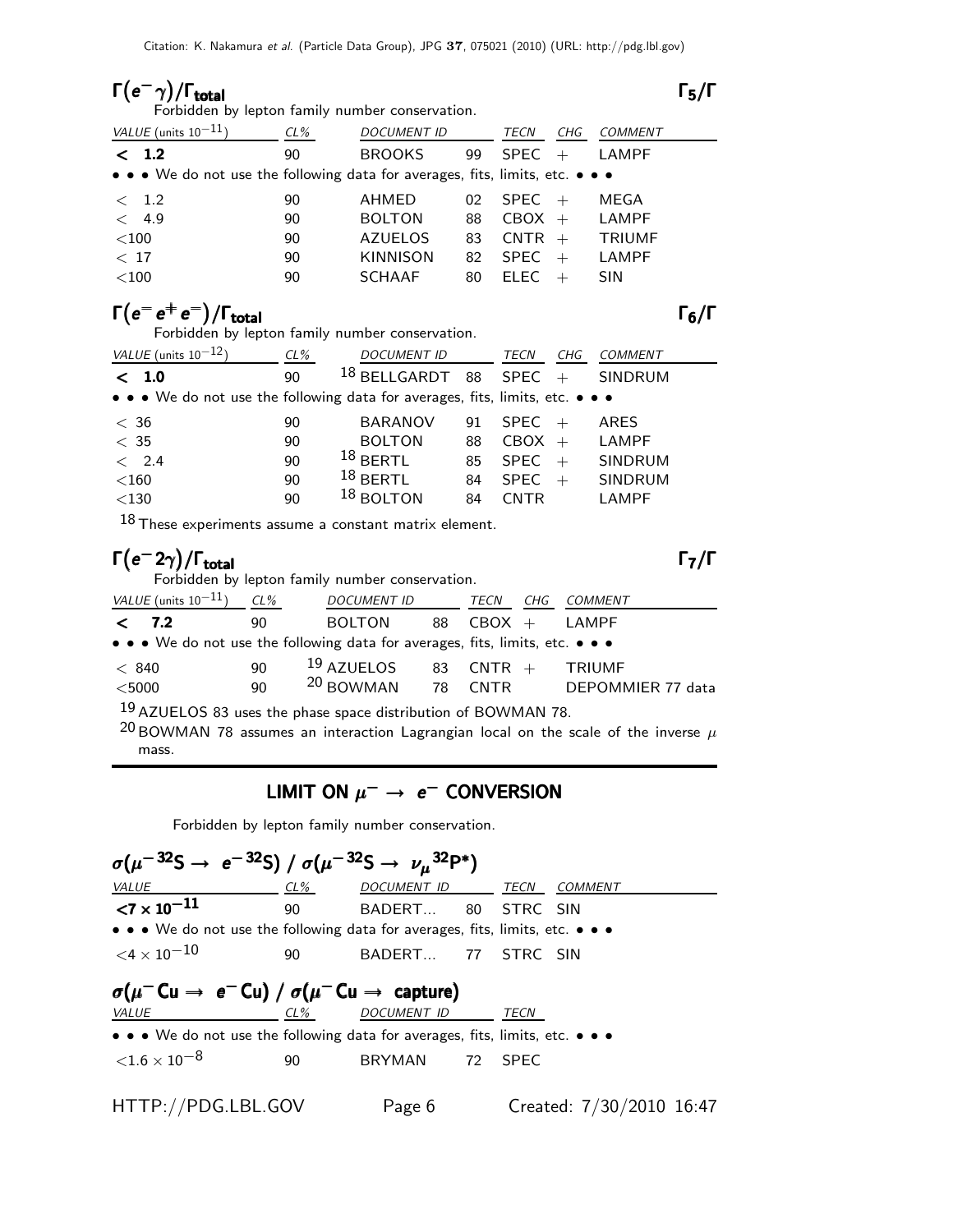| $\sigma(\mu^- \text{Ti} \rightarrow e^- \text{Ti}) / \sigma(\mu^- \text{Ti} \rightarrow \text{ capture})$                                                               |          |                                         |  |        |                         |  |  |  |  |
|-------------------------------------------------------------------------------------------------------------------------------------------------------------------------|----------|-----------------------------------------|--|--------|-------------------------|--|--|--|--|
| VALUE<br>$CL\%$                                                                                                                                                         |          | DOCUMENT ID TECN COMMENT                |  |        |                         |  |  |  |  |
| $\leq 4.3 \times 10^{-12}$                                                                                                                                              | 90       | <sup>21</sup> DOHMEN 93 SPEC SINDRUM II |  |        |                         |  |  |  |  |
| • • • We do not use the following data for averages, fits, limits, etc. • • •                                                                                           |          |                                         |  |        |                         |  |  |  |  |
| $<$ 4.6 $\times$ 10 $^{-12}$<br>${<}1.6\times10^{-11}$                                                                                                                  | 90<br>90 | AHMAD<br>BRYMAN 85 TPC                  |  | 88 TPC | <b>TRIUMF</b><br>TRIUMF |  |  |  |  |
| <sup>21</sup> DOHMEN 93 assumes $\mu^- \rightarrow e^-$ conversion leaves the nucleus in its ground state, a<br>process enhanced by coherence and expected to dominate. |          |                                         |  |        |                         |  |  |  |  |
| $\sigma(\mu^-$ Pb $\rightarrow e^-$ Pb) / $\sigma(\mu^-$ Pb $\rightarrow$ capture)                                                                                      |          |                                         |  |        |                         |  |  |  |  |
| <i>VALUE</i>                                                                                                                                                            | $CL\%$   | DOCUMENT ID                             |  | TECN   | <i>COMMENT</i>          |  |  |  |  |

| $<$ 4.6 $\times$ 10 $^{-11}$                                                    | - 90 |                     |  |  | HONECKER 96 SPEC SINDRUM II |  |  |  |  |
|---------------------------------------------------------------------------------|------|---------------------|--|--|-----------------------------|--|--|--|--|
| • • • We do not use the following data for averages, fits, limits, etc. • • •   |      |                     |  |  |                             |  |  |  |  |
| ${<}4.9\times10^{-10}$                                                          | 90.  | AHMAD 88 TPC TRIUMF |  |  |                             |  |  |  |  |
| $\sigma(\mu^- A u \rightarrow e^- A u) / \sigma(\mu^- A u \rightarrow$ capture) |      |                     |  |  |                             |  |  |  |  |

| $\sigma(\mu^- A u \rightarrow e^- A u) / \sigma(\mu^- A u \rightarrow$ capture) |     |              |  |                      |  |
|---------------------------------------------------------------------------------|-----|--------------|--|----------------------|--|
| <i>VALUE</i>                                                                    | CL% | DOCUMENT ID  |  | TECN CHG COMMENT     |  |
| ${1 \times 10^{-13}}$                                                           | 90  | <b>RERTI</b> |  | 06 SPEC - SINDRUM II |  |

# LIMIT ON  $μ^-$  →  $e^+$  CONVERSION

Forbidden by total lepton number conservation.

| $\sigma(\mu^{-32}S \to e^{+32}Si^*) / \sigma(\mu^{-32}S \to \nu_\mu^{32}P^*)$                                         |     |                          |  |  |                                                 |  |  |
|-----------------------------------------------------------------------------------------------------------------------|-----|--------------------------|--|--|-------------------------------------------------|--|--|
| VALUE                                                                                                                 | CL% | DOCUMENT ID TECN COMMENT |  |  |                                                 |  |  |
| $< 9 \times 10^{-10}$                                                                                                 | 90  | BADERT 80 STRC SIN       |  |  |                                                 |  |  |
| $\bullet \bullet \bullet$ We do not use the following data for averages, fits, limits, etc. $\bullet \bullet \bullet$ |     |                          |  |  |                                                 |  |  |
| ${<}1.5\times10^{-9}$                                                                                                 | 90  | BADERT 78 STRC SIN       |  |  |                                                 |  |  |
| $\sigma(\mu^{-127} \rightarrow e^{+127} Sb^*) / \sigma(\mu^{-127} \rightarrow$ anything)                              |     |                          |  |  |                                                 |  |  |
| VALUE<br>$CL\%$                                                                                                       |     | DOCUMENT ID TECN         |  |  | COMMENT                                         |  |  |
| ${<}3 \times 10^{-10}$                                                                                                | 90  |                          |  |  | <sup>22</sup> ABELA 80 CNTR Radiochemical tech. |  |  |
| $\sim$ $\sim$                                                                                                         |     |                          |  |  |                                                 |  |  |

<sup>22</sup> ABELA 80 is upper limit for  $\mu^-$  e<sup>+</sup> conversion leading to particle-stable states of <sup>127</sup>Sb.<br>Limit for total conversion rate is higher by a factor less than 4 (G. Backenstoss, private communication).

| $\sigma(\mu^-$ Cu $\rightarrow e^+$ Co) / $\sigma(\mu^-$ Cu $\rightarrow \nu_\mu$ Ni)                             |        |                     |  |             |     |            |  |  |
|-------------------------------------------------------------------------------------------------------------------|--------|---------------------|--|-------------|-----|------------|--|--|
| <b>VALUE</b>                                                                                                      | $CL\%$ | <b>DOCUMENT ID</b>  |  | TECN        |     |            |  |  |
| • • • We do not use the following data for averages, fits, limits, etc. • • •                                     |        |                     |  |             |     |            |  |  |
| ${<}2.6\times10^{-8}$                                                                                             | 90     | <b>BRYMAN</b><br>72 |  | <b>SPEC</b> |     |            |  |  |
| $<$ 2.2 $\times$ 10 <sup>-7</sup>                                                                                 | 90     | CONFORTO 62         |  | <b>OSPK</b> |     |            |  |  |
| $\sigma(\mu^- \textsf{Ti} \rightarrow e^+ \textsf{Ca}) / \sigma(\mu^- \textsf{Ti} \rightarrow \textsf{ capture})$ |        |                     |  |             |     |            |  |  |
| <b>VALUE</b><br>CL% EVTS                                                                                          |        | DOCUMENT ID         |  | TECN        | CHG | COMMENT    |  |  |
| $\leq$ 3.6 $\times$ 10 <sup>-11</sup> 90 1 <sup>23,24</sup> KAULARD 98                                            |        |                     |  | $SPEC -$    |     | SINDRUM II |  |  |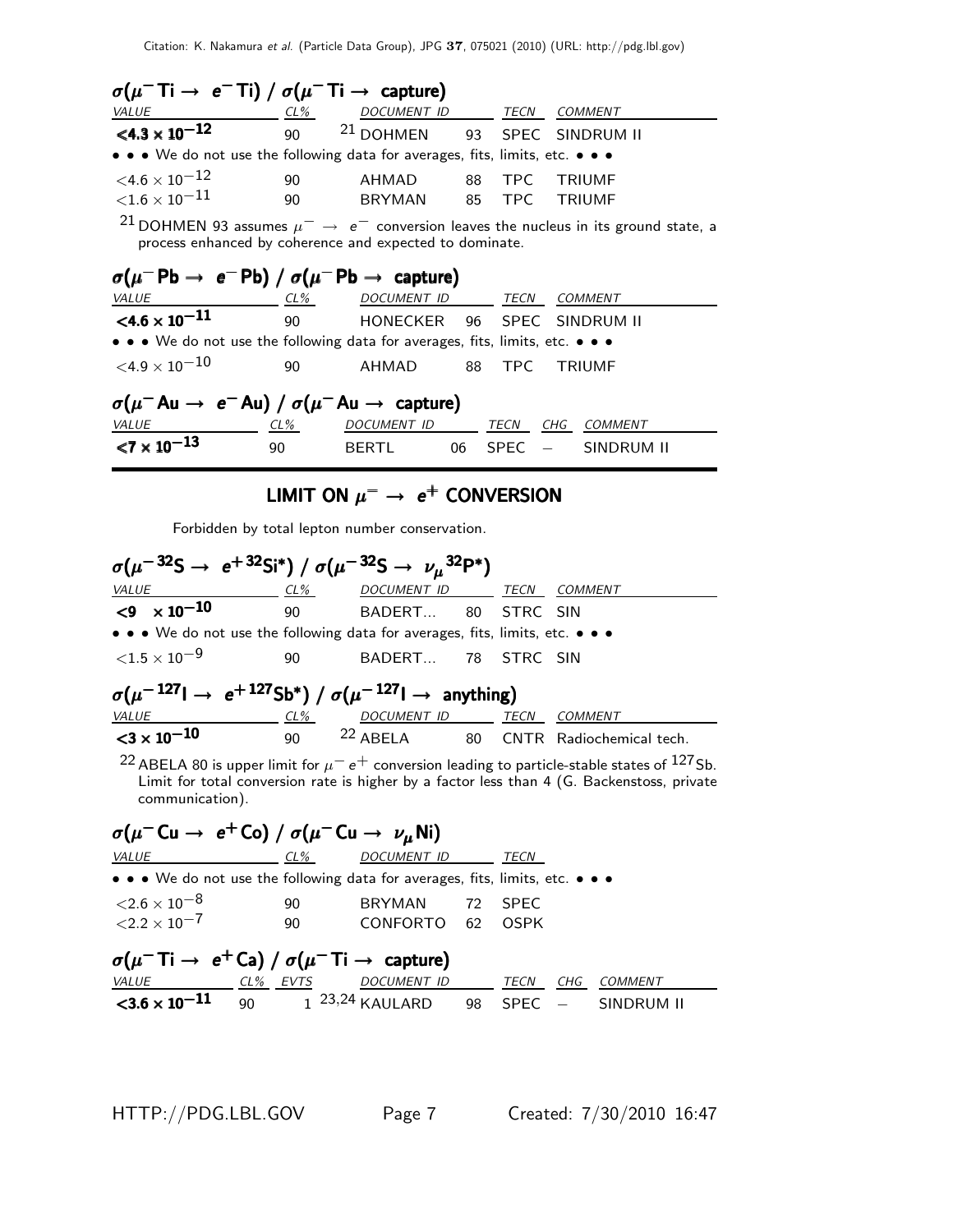• • • We do not use the following data for averages, fits, limits, etc. • • •

| ${<}1.7\times10^{-12}$  | 90. | 1 <sup>24,25</sup> KAULARD | $98$ SPFC $-$ | SINDRUM II    |
|-------------------------|-----|----------------------------|---------------|---------------|
| $\{4.3\times10^{-12}\}$ | ۹N  | <sup>25</sup> DOHMEN       | $93$ SPFC     | SINDRUM II    |
| ${<}8.9\times10^{-11}$  | 90  | <sup>23</sup> DOHMEN       | $93$ SPFC     | SINDRUM II    |
| ${<}1.7\times10^{-10}$  | 90  | $26$ AHMAD                 | 88 TPC        | <b>TRIUMF</b> |
|                         |     |                            |               |               |

 $23$  This limit assumes a giant resonance excitation of the daughter Ca nucleus (mean energy and width both 20 MeV).

24 KAULARD 98 obtained these same limits using the unified classical analysis of FELD-MAN 98.

25 This limit assumes the daughter Ca nucleus is left in the ground state. However, the probability of this is unknown.

26 Assuming a giant-resonance-excitation model.

## LIMIT ON MUONIUM  $\rightarrow$  ANTIMUONIUM CONVERSION

Forbidden by lepton family number conservation.

# $R_g = G_C / G_F$

The effective Lagrangian for the  $\mu^+ e^- \rightarrow \mu^- e^+$  conversion is assumed to be

$$
\mathcal{L} = 2^{-1/2} G_C \left[ \overline{\psi}_{\mu} \gamma_{\lambda} (1 - \gamma_5) \psi_{e} \right] \left[ \overline{\psi}_{\mu} \gamma_{\lambda} (1 - \gamma_5) \psi_{e} \right] + \text{h.c.}
$$

The experimental result is then an upper limit on  $G_C/G_F$ , where  $G_F$  is the Fermi coupling constant.

| <b>VALUE</b>          | CL% EVTS |              | DOCUMENT ID                                                                                                               |                 | TECN        | CHG | <b>COMMENT</b>      |
|-----------------------|----------|--------------|---------------------------------------------------------------------------------------------------------------------------|-----------------|-------------|-----|---------------------|
| < 0.0030              | 90       | $\mathbf{1}$ | $27$ WILLMANN 99 SPEC +                                                                                                   |                 |             |     | $\mu^+$ at 26 GeV/c |
|                       |          |              | • • • We do not use the following data for averages, fits, limits, etc. • • •                                             |                 |             |     |                     |
| < 0.14                | 90       | $\mathbf{1}$ | <sup>28</sup> GORDEEV                                                                                                     | 97              | $SPEC +$    |     | JINR phasotron      |
| < 0.018               | 90       | $\Omega$     | $29$ ABELA                                                                                                                | 96              | $SPEC +$    |     | $\mu^+$ at 24 MeV   |
| < 6.9                 | 90       |              | ΝI                                                                                                                        | 93              | <b>CBOX</b> |     | <b>LAMPF</b>        |
| < 0.16                | 90       |              | <b>MATTHIAS</b>                                                                                                           | 91              | <b>SPEC</b> |     | <b>LAMPF</b>        |
| < 0.29                | 90       |              | <b>HUBER</b>                                                                                                              | 90 <sub>B</sub> | CNTR        |     | <b>TRIUMF</b>       |
| ${<}20$               | 95       |              | <b>BEER</b>                                                                                                               | 86              | <b>CNTR</b> |     | <b>TRIUMF</b>       |
| $<$ 42                | 95       |              | <b>MARSHALL</b>                                                                                                           | 82              | <b>CNTR</b> |     |                     |
|                       |          |              | $^{27}$ WILLMANN 99 quote both probability $P_{\overline{M}\overline{M}} < 8.3 \times 10^{-11}$ at 90%CL in a 0.1 T field |                 |             |     |                     |
| and $R_g = G_C/G_F$ . |          |              |                                                                                                                           |                 |             |     |                     |
|                       |          |              | 28 CORDEEV 97 guote limits on both $f(G, \ldots)$ (CE and the probability $W_1, \ldots, Z_1 Z$ x                          |                 |             |     |                     |

<sup>28</sup> GORDEEV 97 quote limits on both  $f=G_{M\,M}/GF$  and the probability  $W_{M\,M} < 4.7\times 10^{-7}$  (90% CL)  $10^{-7}$  (90% CL).

<sup>29</sup> ABELA 96 quote both probability  $P_{\overline{MM}}$  < 8 × 10<sup>-9</sup> at 90% CL and  $R_g = G_C/G_F$ .

# A REVIEW GOES HERE – Check our WWW List of Reviews

#### $\mu$  DECAY PARAMETERS

#### $ρ$  PARAMETER

|                                   | $(V-A)$ theory predicts $\rho = 0.75$ . |             |                                          |  |                          |  |
|-----------------------------------|-----------------------------------------|-------------|------------------------------------------|--|--------------------------|--|
| <i>VALUE</i>                      |                                         | <b>EVTS</b> | DOCUMENT ID TECN CHG COMMENT             |  |                          |  |
| 0.7503 $\pm$ 0.0004 OUR AVERAGE   |                                         |             |                                          |  |                          |  |
| $0.75014 \pm 0.00017 \pm 0.00045$ |                                         |             | $30$ MACDONALD 08 TWST + Surface $\mu^+$ |  |                          |  |
| $0.75080 \pm 0.00032 \pm 0.00100$ |                                         | 6G          | $31$ MUSSER 05 TWST + Surface $\mu^+$    |  |                          |  |
| $0.7518 \pm 0.0026$               |                                         |             | DERENZO 69 RVUE                          |  |                          |  |
|                                   |                                         |             |                                          |  |                          |  |
| HTTP://PDG.LBL.GOV                |                                         |             | Page 8                                   |  | Created: 7/30/2010 16:47 |  |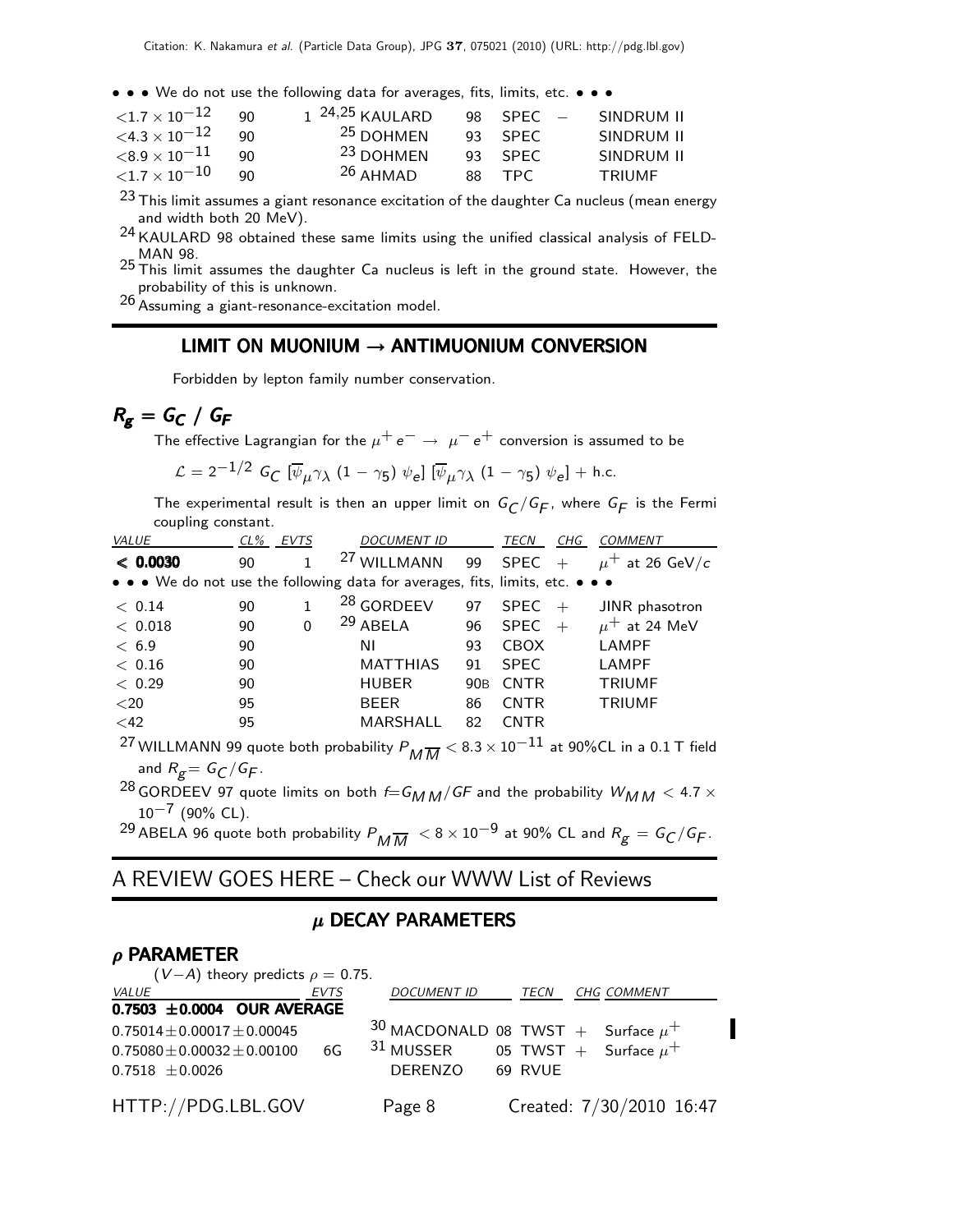• • We do not use the following data for averages, fits, limits, etc. • • •

|   | $0.72 \pm 0.06 \pm 0.08$ |  | AMORUSO 04 ICAR Liquid Ar TPC                 |  |  |
|---|--------------------------|--|-----------------------------------------------|--|--|
|   | $0.762 \pm 0.008$        |  | 170k $32$ FRYBERGER 68 ASPK + 25-53 MeV $e^+$ |  |  |
|   | $0.760 \pm 0.009$        |  | 280k $32$ SHERWOOD 67 ASPK + 25-53 MeV $e^+$  |  |  |
|   | $0.7503 \pm 0.0026$      |  | 800k $32$ PEOPLES 66 ASPK + 20-53 MeV $e^+$   |  |  |
| ີ |                          |  |                                               |  |  |

 $30$  The quoted systematic error includes a contribution of 0.00011 (added in quadrature)

<sup>31</sup> The quoted systematic error includes a contribution of 0.00023 (added in quadrature) from the dependence on the Michel parameter  $\eta$ .

 $f^{32}$   $\eta$  constrained = 0. These values incorporated into a two parameter fit to  $\rho$  and  $\eta$  by DERENZO 69.

# $\eta$  PARAMETER

|                |                              | $(V-A)$ theory predicts $\eta = 0$ . |             |                                                                               |         |        |                             |
|----------------|------------------------------|--------------------------------------|-------------|-------------------------------------------------------------------------------|---------|--------|-----------------------------|
| VALUE          |                              |                                      | <b>EVTS</b> | <b>DOCUMENT ID</b>                                                            | TECN    |        | <b>CHG COMMENT</b>          |
|                |                              | 0.057 ±0.034 OUR AVERAGE             |             |                                                                               |         |        |                             |
|                | $0.071 \pm 0.037 \pm 0.005$  |                                      | 30M         | DANNEBERG                                                                     |         |        | 05 CNTR $+$ 7–53 MeV $e^+$  |
|                | $0.011 + 0.081 + 0.026$      |                                      | 5.3M        | 33 BURKARD                                                                    | 85BCNTR |        | $+$ 9-53 MeV $e^+$          |
| $-0.12$        | $+0.21$                      |                                      | 6346        | DERENZO                                                                       | 69 HBC  | $+$    | $1.6\hbox{--}6.8$ MeV $e^+$ |
|                |                              |                                      |             | • • • We do not use the following data for averages, fits, limits, etc. • • • |         |        |                             |
|                |                              | $-0.0021 \pm 0.0070 \pm 0.0010$      | 30M         | $34$ DANNEBERG 05 CNTR + 7-53 MeV $e^+$                                       |         |        |                             |
|                | $-0.012 \pm 0.015 \pm 0.003$ |                                      | 5.3M        | 34 BURKARD                                                                    |         |        | 85BCNTR + 9-53 MeV $e^+$    |
| $-0.007$       | $\pm 0.013$                  |                                      | 5.3M        | 35 BURKARD                                                                    | 85BFIT  | $+$    | 9–53 MeV $e^+$              |
| $-0.7 \pm 0.5$ |                              |                                      | 170k        | <sup>36</sup> FRYBERGER                                                       | 68 ASPK | $+$    | 25–53 MeV $e^+$             |
| $-0.7$         | $+0.6$                       |                                      | 280k        | 36 SHERWOOD                                                                   | 67 ASPK | $+$    | 25–53 MeV $e^+$             |
| 0.05           | $+0.5$                       |                                      | 800k        | 36 PEOPLES                                                                    | 66 ASPK | $+$    | 20–53 MeV $e^+$             |
| $-2.0$         | $+0.9$                       |                                      | 9213        | 37 PLANO                                                                      | 60 HBC  | $^{+}$ | Whole spectrum              |
|                |                              |                                      |             |                                                                               |         |        |                             |

33 Previously we used the global fit result from BURKARD 85B in OUR AVERAGE, we now only include their actual measurement.

 $34 \alpha = \alpha' = 0$  assumed.

 $35 \text{ Global}$  fit to all measured parameters. The fit correlation coefficients are given in BURKARD 85B.<br> $36 \rho$  constrained = 0.75.

37 Two parameter fit to  $\rho$  and  $\eta$ ; PLANO 60 discounts value for  $\eta$ .

#### $\delta$  PARAMETER

 $(V-A)$  theory predicts  $\delta = 0.75$ .

| VALUE |                               |                                                                             | <b>EVTS</b> | <b>DOCUMENT ID</b>                                                                    |    | TECN   |     | <b>CHG COMMENT</b>                                     |
|-------|-------------------------------|-----------------------------------------------------------------------------|-------------|---------------------------------------------------------------------------------------|----|--------|-----|--------------------------------------------------------|
|       |                               | 0.7504 ±0.0006 OUR AVERAGE                                                  |             |                                                                                       |    |        |     |                                                        |
|       | $0.75067 + 0.00030 + 0.00067$ |                                                                             |             | MACDONALD 08 TWST + Surface $\mu^+$                                                   |    |        |     |                                                        |
|       | $0.74964 + 0.00066 + 0.00112$ |                                                                             | 6G          | GAPONENKO 05 TWST + surface $\mu^+$                                                   |    |        |     |                                                        |
|       | $0.7486 + 0.0026 + 0.0028$    |                                                                             |             | $38$ BALKE                                                                            |    |        |     | 88 <code>SPEC <math>+</math> Surface</code> $\mu^+$ 's |
|       |                               |                                                                             |             | • • • We do not use the following data for averages, fits, limits, etc. • • •         |    |        |     |                                                        |
|       |                               |                                                                             |             | 39 VOSSLER                                                                            | 69 |        |     |                                                        |
| 0.752 | $+0.009$                      |                                                                             | 490k        | <b>FRYBERGER</b>                                                                      |    |        |     | 68 ASPK + 25-53 MeV $e^+$                              |
| 0.782 | $\pm 0.031$                   |                                                                             |             | <b>KRUGER</b>                                                                         | 61 |        |     |                                                        |
| 0.78  | $\pm 0.05$                    |                                                                             | 8354        | PLANO                                                                                 |    | 60 HBC | $+$ | Whole spectrum                                         |
|       |                               | $38$ BALKE 88 uses $\rho = 0.752 \pm 0.003$ .<br>corrections in VOSSLER 69. |             | $39$ VOSSLER 69 has measured the asymmetry below 10 MeV. See comments about radiative |    |        |     |                                                        |

HTTP://PDG.LBL.GOV Page 9 Created: 7/30/2010 16:47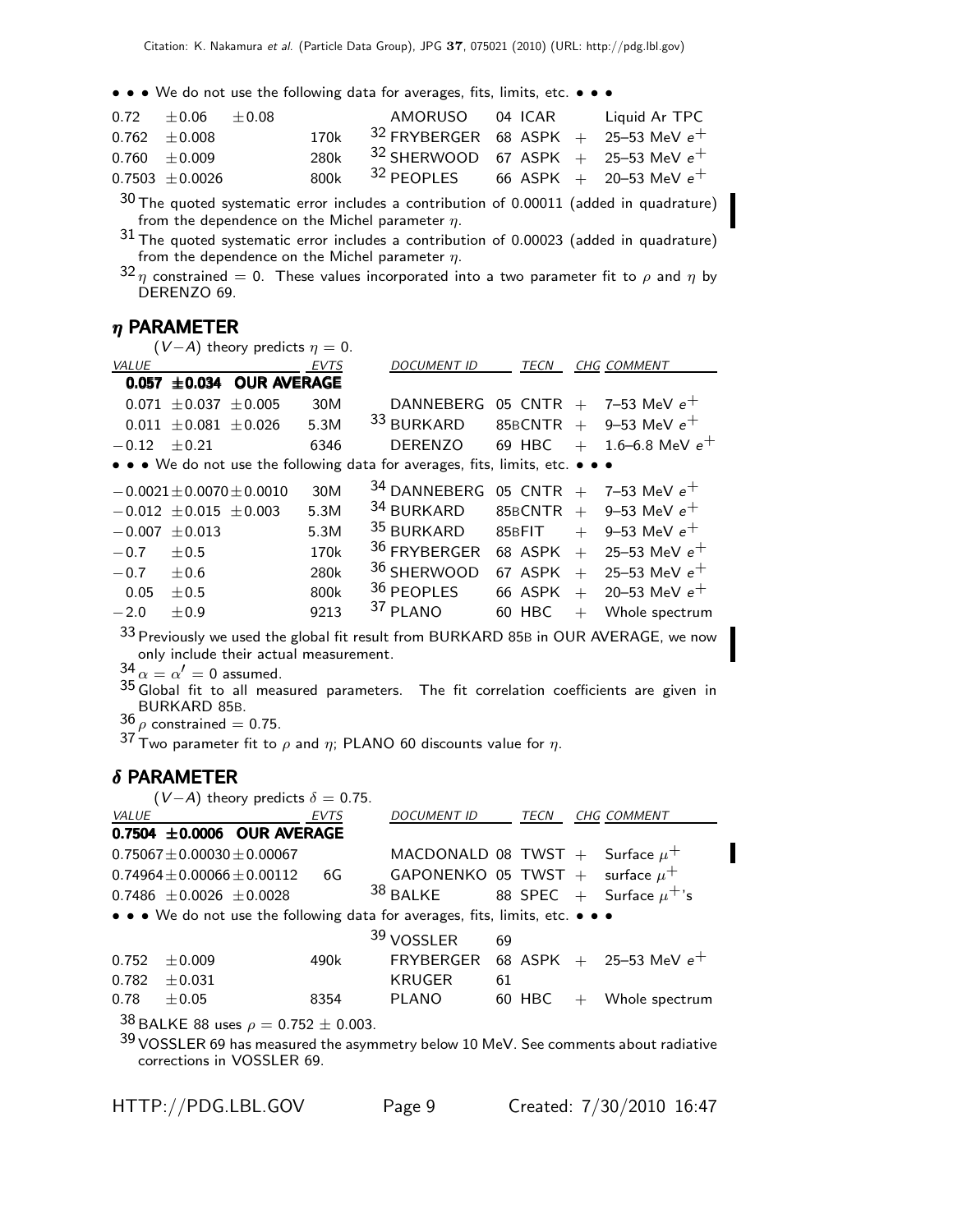| $ (\xi \text{ PARAMETER}) \times (\mu \text{ LONGITUDINAL POLARIZATION}) $<br>$(V-A)$ theory predicts $\xi = 1$ , longitudinal polarization = 1. |                                                                               |             |                 |  |                   |  |                                           |  |  |  |  |
|--------------------------------------------------------------------------------------------------------------------------------------------------|-------------------------------------------------------------------------------|-------------|-----------------|--|-------------------|--|-------------------------------------------|--|--|--|--|
| VALUE                                                                                                                                            |                                                                               | <b>EVTS</b> | DOCUMENT ID     |  | TECN              |  | <b>CHG COMMENT</b>                        |  |  |  |  |
|                                                                                                                                                  | $1.0007 \pm 0.0035$ OUR AVERAGE                                               |             |                 |  |                   |  |                                           |  |  |  |  |
|                                                                                                                                                  | $1.0003 \pm 0.0006 \pm 0.0038$                                                |             | JAMIESON        |  |                   |  | 06 TWST + surface $\mu^+$ beam            |  |  |  |  |
|                                                                                                                                                  | $1.0027 \pm 0.0079 \pm 0.0030$                                                |             | BELTRAMI        |  | 87 CNTR           |  | SIN, $\pi$ decay in flight                |  |  |  |  |
|                                                                                                                                                  | • • • We do not use the following data for averages, fits, limits, etc. • • • |             |                 |  |                   |  |                                           |  |  |  |  |
|                                                                                                                                                  | $1.0013 \pm 0.0030 \pm 0.0053$                                                |             | 40 IMAZATO      |  |                   |  | 92 SPEC + $K^+ \rightarrow \mu^+ \nu_\mu$ |  |  |  |  |
| $0.975 \pm 0.015$                                                                                                                                |                                                                               |             | <b>AKHMANOV</b> |  | 68 EMUL           |  | 140 kG                                    |  |  |  |  |
| $0.975 + 0.030$                                                                                                                                  |                                                                               | 66k         | <b>GUREVICH</b> |  | 64 EMUL           |  | See AKHMANOV 68                           |  |  |  |  |
| $0.903 \pm 0.027$                                                                                                                                |                                                                               |             | $41$ ALI-ZADE   |  | 61 EMUL $+$ 27 kG |  |                                           |  |  |  |  |
| 0.93                                                                                                                                             | $\pm 0.06$                                                                    | 8354        | PLANO           |  | 60 HBC $+$        |  | 8.8 kG                                    |  |  |  |  |
| 0.97                                                                                                                                             | $\pm 0.05$                                                                    | 9k          | <b>BARDON</b>   |  | 59 CNTR           |  | Bromoform target                          |  |  |  |  |
| $\sim$                                                                                                                                           |                                                                               |             |                 |  |                   |  |                                           |  |  |  |  |

 $^{40}$  The corresponding 90% confidence limit from IMAZATO 92 is  $|\xi P_\mu| >$  0.990. This

measurement is of  $K^+$  decay, not  $\pi^+$  decay, so we do not include it in an average, nor<br>do we vet set up a separate data block for K results do we yet set up a separate data block for *K* results.

41 Depolarization by medium not known sufficiently well.

## $ξ \times (μ$  LONGITUDINAL POLARIZATION)  $\times δ / ρ$

| <i>VALUE</i>                                                                  | $CL\%$ | DOCUMENT ID          | TECN        | CHG COMMENT                    |
|-------------------------------------------------------------------------------|--------|----------------------|-------------|--------------------------------|
| >0.99682                                                                      | 90     | $42$ JODIDIO         |             | 86 SPEC + TRIUMF               |
| • • • We do not use the following data for averages, fits, limits, etc. • • • |        |                      |             |                                |
| >0.9966                                                                       | 90     | <sup>43</sup> STOKER |             | 85 SPEC + $\mu$ -spin rotation |
| >0.9959                                                                       | 90     | <b>CARR</b>          | 83 SPEC $+$ | 11 kG                          |
|                                                                               |        |                      |             |                                |

42 JODIDIO 86 includes data from CARR 83 and STOKER 85. The value here is from the erratum.

43 STOKER 85 find  $(\xi P_\mu \delta/\rho) > 0.9955$  and  $> 0.9966$ , where the first limit is from new  $\mu$ spin-rotation data and the second is from combination with CARR 83 data. In *V* <sup>−</sup>*A* theory,  $(\delta/\rho) = 1.0$ .

# ξ' = LONGITUDINAL POLARIZATION OF  $e^+$

 $(V-A)$  theory predicts the longitudinal polarization =  $\pm 1$  for  $e^{\pm}$ , respectively. We have flipped the sign for *e*<sup>−</sup> so our programs can average.

|                                   | $\frac{1}{2}$ in the contract $\frac{1}{2}$ in the contract $\frac{1}{2}$ | so our programs can average. |    |             |     |                       |
|-----------------------------------|---------------------------------------------------------------------------|------------------------------|----|-------------|-----|-----------------------|
| <b>VALUE</b>                      | <b>EVTS</b>                                                               | <b>DOCUMENT ID</b>           |    | TECN        | CHG | <b>COMMENT</b>        |
|                                   | $1.00 \pm 0.04$ OUR AVERAGE                                               |                              |    |             |     |                       |
| $0.998 \pm 0.045$                 | 1M                                                                        | <b>BURKARD</b>               | 85 | $CNTR +$    |     | $B$ habha $+$ annihil |
| $0.89 \pm 0.28$                   | 29k                                                                       | <b>SCHWARTZ</b>              | 67 | $OSPK -$    |     | Moller scattering     |
| $0.94 \pm 0.38$                   |                                                                           | <b>BLOOM</b>                 | 64 | $CNTR +$    |     | Brems. transmiss.     |
| $1.04 \pm 0.18$                   |                                                                           | <b>DUCLOS</b>                | 64 | $CNTR +$    |     | Bhabha scattering     |
| $1.05 \pm 0.30$                   |                                                                           | <b>BUHLER</b>                | 63 | $CNTR +$    |     | Annihilation          |
| $\xi''$ PARAMETER<br><i>VALUE</i> | <b>EVTS</b>                                                               | <b>DOCUMENT ID</b>           |    | <b>TECN</b> | CHG | <b>COMMENT</b>        |
| $0.65 \pm 0.36$                   | 326k                                                                      | 44 BURKARD                   | 85 | <b>CNTR</b> | $+$ | $B$ habha $+$ annihil |

 $^{44}$ BURKARD 85 measure  $(\xi''\text{-}\xi\xi')/\xi$  and  $\xi'$  and set  $\xi=1.$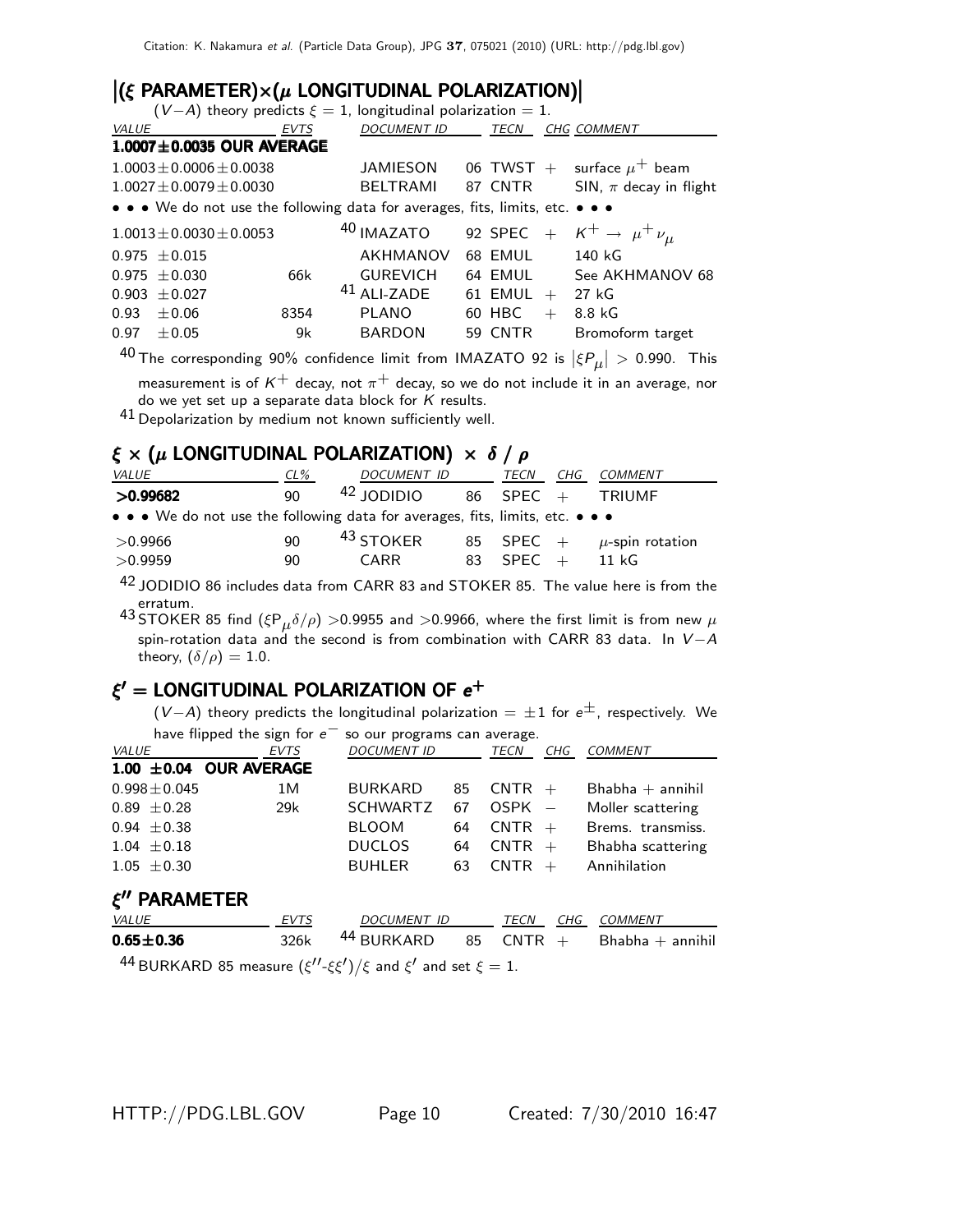# TRANSVERSE  $e^+$  POLARIZATION IN PLANE OF  $\mu$  SPIN,  $e^+$  MOMEN-<br>TIIM TUM TUM

| VALUE (units $10^{-3}$ ) | EVTS | DOCUMENT ID                          | TECN | CHG COMMENT                     |
|--------------------------|------|--------------------------------------|------|---------------------------------|
| $7 \pm 8$ OUR AVERAGE    |      |                                      |      |                                 |
| $6.3 + 7.7 + 3.4$        | 30M  | DANNEBERG 05 CNTR $+$ 7-53 MeV $e^+$ |      |                                 |
| $16 + 21 + 10$           | 5.3M | BURKARD                              |      | $85B$ CNTR $+$ Annihil 9–53 MeV |

# TRANSVERSE  $e^+$  POLARIZATION NORMAL TO PLANE OF  $\mu$  SPIN,  $e^+$ MOMENTUM MOMENTUM

| Zero if $T$ invariance holds. |      |                    |      |                                         |
|-------------------------------|------|--------------------|------|-----------------------------------------|
| VALUE (units $10^{-3}$ ) EVTS |      | <i>DOCUMENT ID</i> | TECN | CHG COMMENT                             |
| $-2 \pm 8$ OUR AVERAGE        |      |                    |      |                                         |
| $-3.7 + 7.7 + 3.4$            | 30M  |                    |      | DANNEBERG 05 CNTR $+$ 7-53 MeV $e^+$    |
| $7 + 22 + 7$                  | 5.3M |                    |      | $BURKARD$ 85B $CNTR$ + Annihil 9-53 MeV |
|                               |      |                    |      |                                         |

### <sup>α</sup>/*A*

| VALUE (units $10^{-3}$ )                                                                        | <b>EVTS</b> | DOCUMENT ID TECN      |         |      | CHG | <b>COMMENT</b>                       |  |
|-------------------------------------------------------------------------------------------------|-------------|-----------------------|---------|------|-----|--------------------------------------|--|
| $0.4 \pm 4.3$                                                                                   |             | 45 BURKARD            | 85B FIT |      |     |                                      |  |
| • • • We do not use the following data for averages, fits, limits, etc. • • •                   |             |                       |         |      |     |                                      |  |
| $15 \pm 50 \pm 14$                                                                              | 5.3M        | BURKARD               |         |      |     | 85B CNTR + 9-53 MeV $e^+$            |  |
| 45 Global fit to all measured parameters. Correlation coefficients are given in<br>BURKARD 85B. |             |                       |         |      |     |                                      |  |
| $\alpha'/A$                                                                                     |             |                       |         |      |     |                                      |  |
| Zero if $T$ invariance holds.                                                                   |             |                       |         |      |     |                                      |  |
| VALUE (units $10^{-3}$ ) EVTS                                                                   |             | <b>DOCUMENT ID</b>    |         | TECN | CHG | <b>COMMENT</b>                       |  |
| $-10$ $\pm 20$ OUR AVERAGE                                                                      |             |                       |         |      |     |                                      |  |
| $-3.4 \pm 21.3 \pm 4.9$                                                                         | 30M         |                       |         |      |     | DANNEBERG 05 CNTR $+$ 7-53 MeV $e^+$ |  |
| $-47 \pm 50 \pm 14$ 5.3M                                                                        |             | <sup>46</sup> BURKARD |         |      |     | 85B CNTR + 9-53 MeV $e^+$            |  |
| a a Mode pet use the following data fex averages fits limits at a a a                           |             |                       |         |      |     |                                      |  |

 $\bullet\,\bullet\,\bullet\,$  We do not use the following data for averages, fits, limits, etc.  $\bullet\,\bullet\,\bullet$ 

 $-0.2 \pm 4.3$   $^{47}$  BURKARD 85B FIT

46 Previously we used the global fit result from BURKARD 85B in OUR AVERAGE, we now only include their actual measurement. BURKARD 85B measure  $e^+$  polarizations  $P_{T_1}$ 

and  ${\sf P}_{T_2}$  versus  ${\sf e}^+$  energy.

47 Global fit to all measured parameters. The fit correlation coefficients are given in BURKARD 85B.

### <sup>β</sup>/*A*

| VALUE (units $10^{-3}$ )                                                                                              | EVTS | DOCUMENT ID TECN              |  | CHG COMMENT                         |  |
|-----------------------------------------------------------------------------------------------------------------------|------|-------------------------------|--|-------------------------------------|--|
| $3.9 \pm 6.2$                                                                                                         |      | <sup>48</sup> BURKARD 85B FIT |  |                                     |  |
| $\bullet \bullet \bullet$ We do not use the following data for averages, fits, limits, etc. $\bullet \bullet \bullet$ |      |                               |  |                                     |  |
| $2 \pm 17 \pm 6$                                                                                                      | 5.3M |                               |  | BURKARD 85B CNTR $+$ 9-53 MeV $e^+$ |  |
| $48$ Global fit to all measured parameters. The fit correlation coefficients are given in<br>BURKARD 85B.             |      |                               |  |                                     |  |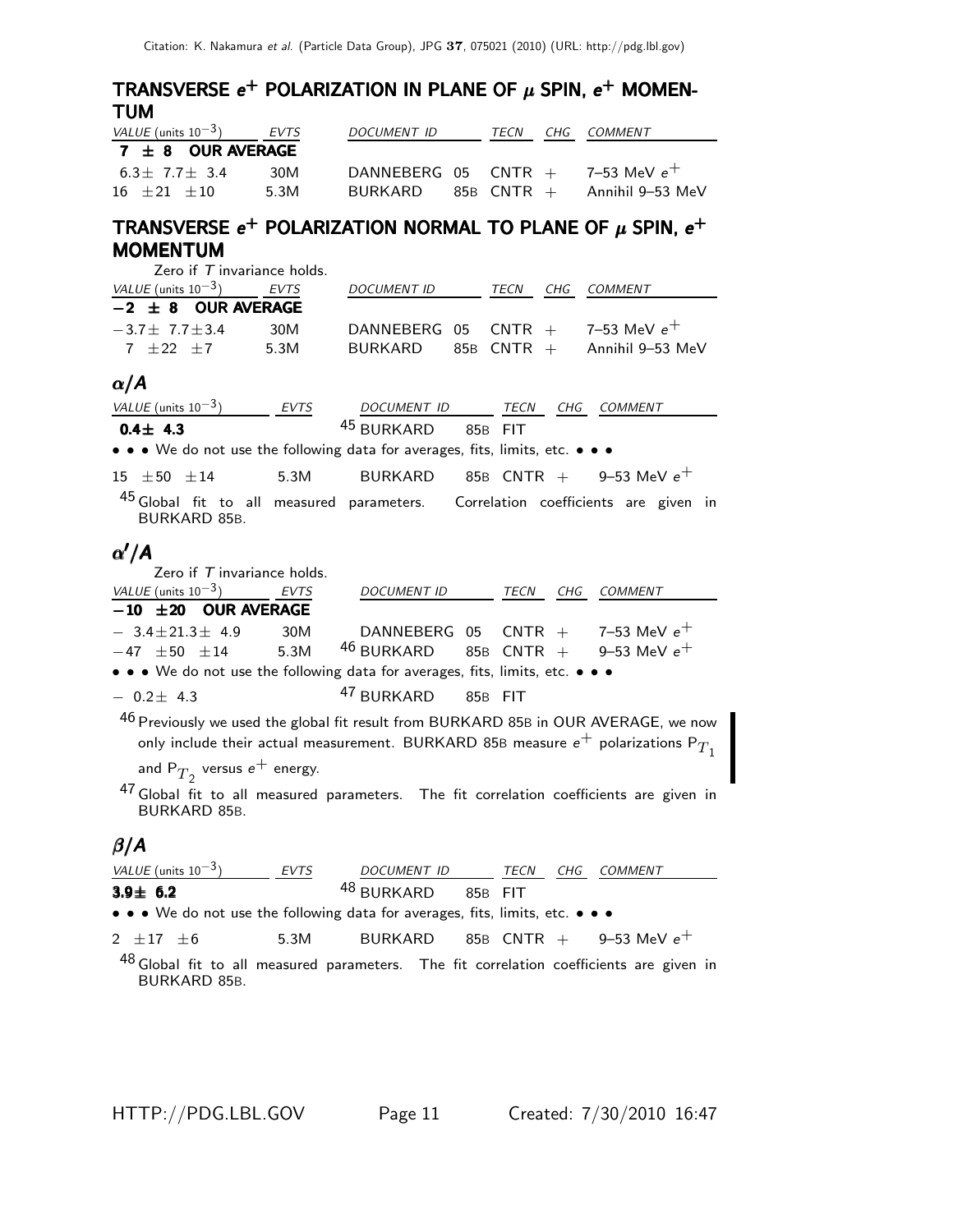# β /*A*

| Zero if $T$ invariance holds.                                                 |     |                                         |  |  |
|-------------------------------------------------------------------------------|-----|-----------------------------------------|--|--|
| VALUE (units $10^{-3}$ ) EVTS                                                 |     | DOCUMENT ID TECN CHG COMMENT            |  |  |
| $2 \pm 7$ OUR AVERAGE                                                         |     |                                         |  |  |
| $-$ 0.5 $\pm$ 7.8 $\pm$ 1.8 30M                                               |     | DANNEBERG 05 CNTR $+$ 7-53 MeV $e^+$    |  |  |
| $17\ \pm 17\ \pm 6$ 5.3M $^{49}$ BURKARD 85B CNTR $+$ 9–53 MeV $e^+$          |     |                                         |  |  |
| • • • We do not use the following data for averages, fits, limits, etc. • • • |     |                                         |  |  |
| $-1.3\pm 3.5\pm 0.6$                                                          | 30M | $50$ DANNEBERG 05 CNTR + 7-53 MeV $e^+$ |  |  |
| $1.5 \pm 6.3$                                                                 |     | $51$ BURKARD 85B FIT                    |  |  |
|                                                                               |     |                                         |  |  |

Previously we used the global fit result from BURKARD 85B in OUR AVERAGE, we now only include their actual measurement. BURKARD 85B measure  $e^+$  polarizations  $P_{T_1}$ 

and  $\mathsf{P}_{T_2}$  versus  $\mathsf{e}^+$  energy.

 $50 \alpha = \alpha' = 0$  assumed.

51 Global fit to all measured parameters. The fit correlation coefficients are given in BURKARD 85B.

## *a*/*A*

This comes from an alternative parameterization to that used in the Summary Table (see the "Note on Muon Decay Parameters" above).

| VALUE (units $10^{-3}$ )                                                                                              | $CL\%$ | <i>DOCUMENT ID</i> | TECN |  |  |
|-----------------------------------------------------------------------------------------------------------------------|--------|--------------------|------|--|--|
| $\bullet \bullet \bullet$ We do not use the following data for averages, fits, limits, etc. $\bullet \bullet \bullet$ |        |                    |      |  |  |

| ${<}15.9$ | 90 | <sup>52</sup> BURKARD | 85B FIT |  |
|-----------|----|-----------------------|---------|--|
|           |    |                       |         |  |

 $52$  Global fit to all measured parameters. Correlation coefficients are given in BURKARD 85B.

# *a* /*A* /

This comes from an alternative parameterization to that used in the Summary Table (see the "Note on Muon Decay Parameters" above).

| VALUE (units | $10^{-}$<br>ັ |  | <i>DOCUMENT ID</i> | ECN |  |
|--------------|---------------|--|--------------------|-----|--|
|              |               |  |                    |     |  |

• • • We do not use the following data for averages, fits, limits, etc. • • •

 $5.3 \pm 4.1$   $5.3 \pm 4.1$   $5.3 \pm 4.1$   $5.3 \pm 4.1$ 

53 Global fit to all measured parameters. Correlation coefficients are given in BURKARD 85B.

# (*b* <sup>+</sup>*b*)/*A* ( +)/ <sup>+</sup>*b*)/*A*

This comes from an alternative parameterization to that used in the Summary Table (see the "Note on Muon Decay Parameters" above).

| $VALUE$ (units $10^{-3}$<br>ັບ 1 |  | <b>DOCUMENT ID</b> |  |
|----------------------------------|--|--------------------|--|
|                                  |  |                    |  |

• •• We do not use the following data for averages, fits, limits, etc. • • •

| 85B FIT | ${<}1.04$ | 90 | <sup>54</sup> BURKARD |  |  |
|---------|-----------|----|-----------------------|--|--|
|---------|-----------|----|-----------------------|--|--|

54 Global fit to all measured parameters. Correlation coefficients are given in BURKARD 85B.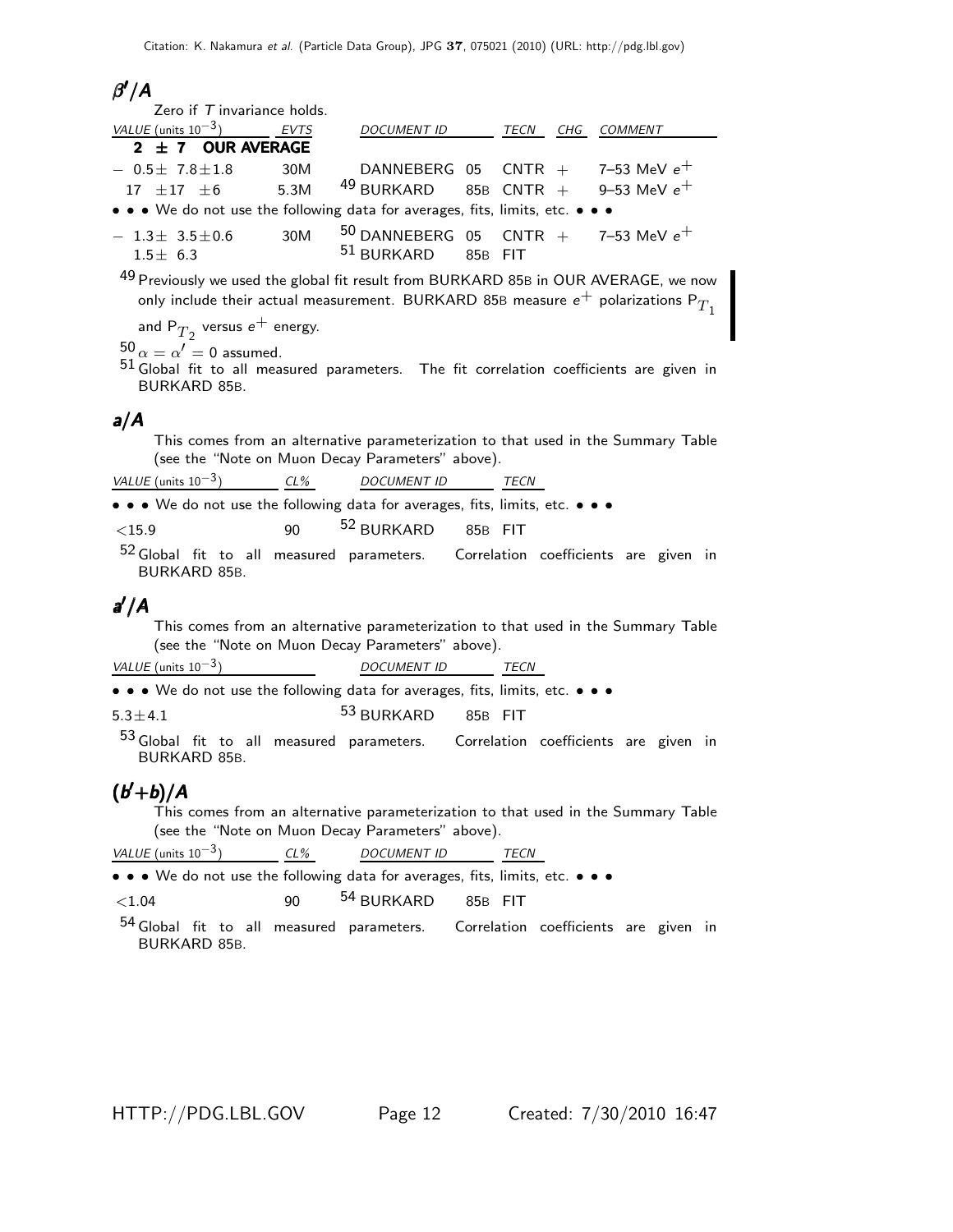#### *c*/*A*

This comes from an alternative parameterization to that used in the Summary Table (see the "Note on Muon Decay Parameters" above).

|       | VALUE (units $10^{-3}$ )                                                                                              | $CL\%$ |                       | <i>DOCUMENT ID</i> |         | <b>TFCN</b> |  |  |
|-------|-----------------------------------------------------------------------------------------------------------------------|--------|-----------------------|--------------------|---------|-------------|--|--|
|       | $\bullet \bullet \bullet$ We do not use the following data for averages, fits, limits, etc. $\bullet \bullet \bullet$ |        |                       |                    |         |             |  |  |
| < 6.4 |                                                                                                                       | 90.    | <sup>55</sup> BURKARD |                    | 85B FIT |             |  |  |

55 Global fit to all measured parameters. Correlation coefficients are given in BURKARD 85B.

# *c* /*A c*

This comes from an alternative parameterization to that used in the Summary Table (see the "Note on Muon Decay Parameters" above).

| VALUE (units $10^{-3}$ ) |  |  |  |       | DOCUMENT ID |  |  |  |  |
|--------------------------|--|--|--|-------|-------------|--|--|--|--|
| .                        |  |  |  | - - - |             |  |  |  |  |

• • We do not use the following data for averages, fits, limits, etc. • • •

 $3.5 \pm 2.0$  56 BURKARD 85B FIT

56 Global fit to all measured parameters. Correlation coefficients are given in BURKARD 85B.

### $\overline{\eta}$  PARAMETER

| $(V-A)$ theory predicts $\overline{\eta} = 0$ . $\overline{\eta}$ affects spectrum of radiative muon decay. |                                            |  |
|-------------------------------------------------------------------------------------------------------------|--------------------------------------------|--|
| <i>VALUE</i>                                                                                                | DOCUMENT ID TECN CHG COMMENT               |  |
| $0.02 \pm 0.08$ OUR AVERAGE                                                                                 |                                            |  |
| $-0.014 \pm 0.090$                                                                                          | EICHENBER 84 ELEC $+$ $\rho$ free          |  |
| $+0.09 \pm 0.14$                                                                                            | $BOGART$ 67 CNTR $+$                       |  |
| • • • We do not use the following data for averages, fits, limits, etc. • • •                               |                                            |  |
| $-0.035 \pm 0.098$                                                                                          | EICHENBER 84 ELEC $+$ $\rho$ =0.75 assumed |  |

## $\mu$  REFERENCES

| <b>BENNETT</b>   | 09 | PR D80 052008                | G.W. Bennett et al.                 | (MUG-2 Collab.)       |
|------------------|----|------------------------------|-------------------------------------|-----------------------|
| <b>BARCZYK</b>   | 08 | PL B663 172                  | A. Barczyk et al.                   | (FAST Collab.)        |
| MACDONALD        | 08 | PR D78 032010                | R.P. MacDonald et al.               | (TWIST Collab.)       |
| <b>MOHR</b>      | 08 | RMP 80 633                   | P.J. Mohr, B.N. Taylor, D.B. Newell | (NIST)                |
| <b>CHITWOOD</b>  | 07 | PRL 99 032001                | D.B. Chitwood et al.                | (MULAN Collab.)       |
| <b>BENNETT</b>   | 06 | PR D73 072003                | G.W. Bennett et al.                 | (MUG-2 Collab.)       |
| <b>BERTL</b>     | 06 | EPJ C47 337                  | W. Bertl et al.                     | (SINDRUM II Collab.)  |
| <b>JAMIESON</b>  | 06 | PR D74 072007                | B. Jamieson et al.                  | (TWIST Collab.)       |
| DANNEBERG        | 05 | PRL 94 021802                | N. Danneberg et al.                 | $(ETH, JAGL, PSI+)$   |
| <b>GAPONENKO</b> | 05 | PR D71 071101R               | A. Gaponenko et al.                 | (TWIST Collab.)       |
| <b>MOHR</b>      | 05 | RMP 77 1                     | P.J. Mohr, B.N. Taylor              | (NIST)                |
| <b>MUSSER</b>    | 05 | PRL 94 101805                | J.R. Musser <i>et al.</i>           | (TWIST Collab.)       |
| AMORUSO          | 04 | EPJ C33 233                  | S. Amoruso et al.                   | (ICARUS Collab.)      |
| <b>BENNETT</b>   | 04 | PRL 92 161802                | G.W. Bennett et al.                 | $(Muon(g-2)$ Collab.) |
| AHMED            | 02 | PR D65 112002                | M. Ahmed et al.                     | (MEGA Collab.)        |
| <b>BENNETT</b>   | 02 | PRL 89 101804                | G.W. Bennett et al.                 | $(Muon(g-2)$ Collab.) |
| <b>BROWN</b>     | 01 | PRL 86 2227                  | H.N. Brown et al.                   | $(Muon(g-2)$ Collab.) |
| <b>BROWN</b>     | 00 | PR D62 091101R               | H.N. Brown et al.                   | (BNL/G-2 Collab.)     |
| <b>MEYER</b>     | 00 | PRL 84 1136                  | V. Meyer et al.                     |                       |
| <b>BROOKS</b>    | 99 | PRL 83 1521                  | M.L. Brooks et al.                  | (MEGA/LAMPF Collab.)  |
| <b>HUGHES</b>    | 99 | RMP 71 S133                  | V.W. Hughes, T. Kinoshita           |                       |
| LIU              | 99 | PRL 82 711                   | W. Liu et al.                       | (LAMPF Collab.)       |
| <b>MOHR</b>      | 99 | JPCRD 28 1713                | P.J. Mohr, B.N. Taylor              | (NIST)                |
| Also             |    | RMP 72 351                   | P.J. Mohr, B.N. Taylor              | (NIST)                |
| WILLMANN         | 99 | PRL 82 49                    | L. Willmann et al.                  |                       |
| <b>FELDMAN</b>   | 98 | PR D57 3873                  | G.J. Feldman, R.D. Cousins          |                       |
| <b>KAULARD</b>   | 98 | PL B422 334                  | J. Kaulard <i>et al.</i>            | (SINDRUM-II Collab.)  |
| <b>GORDEEV</b>   | 97 | PAN 60 1164                  | V.A. Gordeev et al.                 | (PNPI)                |
|                  |    | Translated from YAF 60 1291. |                                     |                       |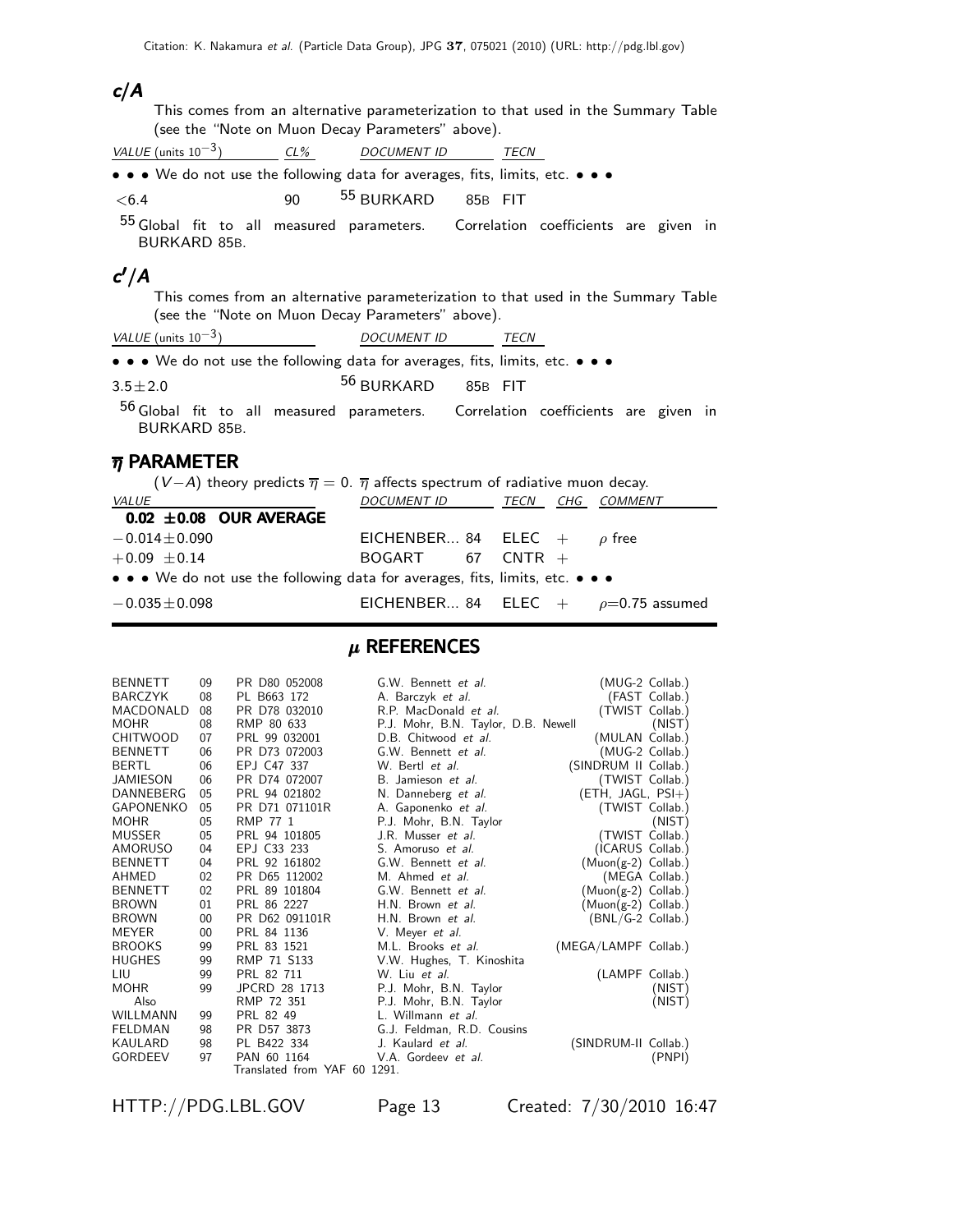| ABELA<br>HONECKER<br>DOHMEN<br>FREEDMAN<br>ΝI<br>IMAZATO<br><b>BARANOV</b> | 96<br>96<br>93<br>93<br>93<br>92<br>91 | PRL 77 1950<br>PRL 76 200<br>PL B317 631<br>PR D47 811<br>PR D48 1976<br>PRL 69 877<br>SJNP 53 802 | R. Abela <i>et al.</i><br>W. Honecker et al.<br>C. Dohmen et al.<br>S.J. Freedman et al.<br>B. Ni et al.<br>J. Imazato <i>et al</i> .<br>V.A. Baranov et al. | (PSI, ZURI, HEIDH, TBIL+)<br>(SINDRUM II Collab.)<br>(PSI SINDRUM-II Collab.)<br>(LAMPF E645 Collab.)<br>(LAMPF Crystal-Box Collab.)<br>$(KEK, INUS, TOKY+)$<br>(JINR) |
|----------------------------------------------------------------------------|----------------------------------------|----------------------------------------------------------------------------------------------------|--------------------------------------------------------------------------------------------------------------------------------------------------------------|------------------------------------------------------------------------------------------------------------------------------------------------------------------------|
| KRAKAUER<br>MATTHIAS<br>Also<br>HUBER                                      | 91B<br>91<br>90B                       | Translated from YAF 53 1302.<br>PL B263 534<br>PRL 66 2716<br>PRL 67 932 (erratum)<br>PR D41 2709  | D.A. Krakauer et al.<br>B.E. Matthias et al.<br>B.E. Matthias et al.<br>T.M. Huber et al.                                                                    | (UMD, UCI, LANL)<br>$(YALE, HEIDP, WILL+)$<br>$(YALE, HEIDP, WILL+)$<br>$(WYOM, VICT, ARIZ+)$                                                                          |
| AHMAD<br>Also                                                              | 88                                     | PR D38 2102<br>PRL 59 970                                                                          | S. Ahmad et al.<br>S. Ahmad et al.                                                                                                                           | (TRIU, VICT, VPI, BRCO+)<br>(TRIU, VPI, VICT, BRCO+)                                                                                                                   |
| BALKE<br>BELLGARDT<br><b>BOLTON</b><br>Also                                | 88<br>88<br>88                         | PR D37 587<br>NP B299 1<br>PR D38 2077<br>PRL 56 2461                                              | B. Balke et al.<br>U. Bellgardt et al.<br>R.D. Bolton et al.<br>R.D. Bolton et al.                                                                           | (LBL, UCB, COLO, NWES+)<br>(SINDRUM Collab.)<br>$(LANL, STAN, CHIC+)$<br>$(LANL, STAN, CHIC+)$                                                                         |
| Also<br><b>BELTRAMI</b>                                                    | 87                                     | PRL 57 3241<br>PL B194 326                                                                         | D. Grosnick et al.<br>I. Beltrami <i>et al</i> .                                                                                                             | (CHIC, LANL, STAN+)<br>(ETH, SIN, MANZ)                                                                                                                                |
| <b>COHEN</b><br>BEER<br>JODIDIO                                            | 87<br>86<br>86                         | RMP 59 1121<br>PRL 57 671<br>PR D34 1967                                                           | E.R. Cohen, B.N. Taylor<br>G.A. Beer et al.<br>A. Jodidio et al.                                                                                             | (RISC, NBS)<br>(VICT, TRIU, WYOM)<br>(LBL, NWES, TRIU)                                                                                                                 |
| Also<br>BERTL<br><b>BRYMAN</b>                                             | 85<br>85                               | PR D37 237 (erratum)<br>NP B260 1<br>PRL 55 465                                                    | A. Jodidio et al.<br>W. Bertl <i>et al.</i><br>D.A. Bryman et al.                                                                                            | (LBL, NWES, TRIU)<br>(SINDRUM Collab.)<br>$(TRIU, CNRC, BRCO+)$                                                                                                        |
| BURKARD<br>BURKARD<br>Also                                                 | 85<br>85B                              | PL 150B 242<br>PL 160B 343<br>PR D24 2004                                                          | H. Burkhardt et al.<br>H. Burkhardt et al.<br>F. Corriveau et al.                                                                                            | (ETH, SIN, MANZ)<br>(ETH, SIN, MANZ)<br>(ETH, SIN, MANZ)                                                                                                               |
| Also<br>STOKER<br><b>BARDIN</b>                                            | 85<br>84                               | PL 129B 260<br>PRL 54 1887<br>PL 137B 135                                                          | F. Corriveau et al.<br>D.P. Stoker et al.<br>G. Bardin et al.                                                                                                | (ETH, SIN, MANZ)<br>(LBL, NWES, TRIU)<br>(SACL, CERN, BGNA, FIRZ)                                                                                                      |
| BERTL<br><b>BOLTON</b><br>EICHENBER                                        | 84<br>84<br>84                         | PL 140B 299<br>PRL 53 1415<br>NP A412 523                                                          | W. Bertl <i>et al.</i><br>R.D. Bolton et al.<br>W. Eichenberger, R. Engfer, A. van der Schaff                                                                | (SINDRUM Collab.)<br>$(LANL, CHIC, STAN+)$                                                                                                                             |
| GIOVANETTI<br><b>AZUELOS</b><br>Also                                       | 84<br>83                               | PR D29 343<br>PRL 51 164<br>PRL 39 1113                                                            | K.L. Giovanetti et al.<br>G. Azuelos et al.<br>P. Depommier et al.                                                                                           | (WILL)<br>(MONT, TRIU, BRCO)<br>$(MONT, BRCO, TRIU+)$                                                                                                                  |
| <b>BERGSMA</b><br>CARR<br>KINNISON                                         | 83<br>83<br>82                         | PL 122B 465<br>PRL 51 627<br>PR D25 2846                                                           | F. Bergsma et al.<br>J. Carr et al.<br>W.W. Kinnison et al.                                                                                                  | (CHARM Collab.)<br>(LBL, NWES, TRIU)<br>(EFI, STAN, LANL)                                                                                                              |
| Also<br>KLEMPT<br><b>MARIAM</b>                                            | 82<br>82                               | PRL 42 556<br>PR D25 652<br>PRL 49 993                                                             | J.D. Bowman et al.<br>E. Klempt <i>et al.</i><br>F.G. Mariam et al.                                                                                          | (LASL, EFI, STAN)<br>(MANZ, ETH)<br>(YALE, HEIDH, BERN)                                                                                                                |
| MARSHALL<br><b>NEMETHY</b><br>ABELA                                        | 82<br>81<br>80                         | PR D25 1174<br>CNPP 10 147<br>PL 95B 318                                                           | G.M. Marshall et al.<br>P. Nemethy, V.W. Hughes<br>R. Abela et al.                                                                                           | (BRCO)<br>(LBL, YALE)<br>(BASL, KARLK, KARLE)                                                                                                                          |
| BADERT<br>Also<br>JONKER                                                   | 80<br>80                               | LNC 28 401<br>NP A377 406<br>PL 93B 203                                                            | A. Badertscher et al.<br>A. Badertscher <i>et al.</i><br>M. Jonker et al.                                                                                    | (BERN)<br>(BERN)<br>(CHARM Collab.)                                                                                                                                    |
| SCHAAF<br>Also<br>WILLIS                                                   | 80<br>80                               | NP A340 249<br>PL 72B 183<br>PRL 44 522                                                            | A. van der Schaaf et al.<br>H.P. Povel et al.<br>S.E. Willis et al.                                                                                          | $(ZURI, ETH+)$<br>(ZURI, ETH, SIN)<br>$(YALE, LBL, LASL+)$                                                                                                             |
| Also<br>BAILEY<br>BADERT                                                   | 79<br>78                               | PRL 45 1370<br>NP B150 1<br>PL 79B 371                                                             | S.E. Willis et al.<br>J.M. Bailey<br>A. Badertscher et al.                                                                                                   | $(YALE, LBL, LASL+)$<br>(CERN, DARE, MANZ)<br>(BERN)                                                                                                                   |
| BAILEY<br>Also<br>BLIETSCHAU                                               | 78<br>78                               | JPG 4 345<br>NP B150 1<br>NP B133 205                                                              | J.M. Bailey<br>J.M. Bailey<br>J. Blietschau et al.                                                                                                           | $(DARE, BERN, SHEF, MANZ, RMCS+)$<br>(CERN, DARE, MANZ)<br>(Gargamelle Collab.)                                                                                        |
| BOWMAN<br>CAMANI<br>BADERT                                                 | 78<br>78<br>77                         | PRL 41 442<br>PL 77B 326<br>PRL 39 1385                                                            | J.D. Bowman et al.<br>M. Camani et al.<br>A. Badertscher et al.                                                                                              | $(LASL, IAS, CMU+)$<br>(ETH, MANZ)<br>(BERN)                                                                                                                           |
| CASPERSON<br>DEPOMMIER<br>BALANDIN                                         | 77<br>77<br>74                         | PRL 38 956<br>PRL 39 1113<br>JETP 40 811                                                           | D.E. Casperson et al.<br>P. Depommier et al.<br>M.P. Balandin et al.                                                                                         | $(BERN, HEIDH, LASL+)$<br>(MONT, BRCO, TRIU+)<br>(JINR)                                                                                                                |
| COHEN<br><b>DUCLOS</b>                                                     | 73<br>73                               | Translated from ZETF 67 1631.<br>JPCRD 2 664<br>PL 47B 491                                         | E.R. Cohen, B.N. Taylor<br>J. Duclos, A. Magnon, J. Picard                                                                                                   | (RISC, NBS)<br>(SACL)                                                                                                                                                  |
| EICHTEN<br>BRYMAN<br>CROWE                                                 | 73<br>72<br>72                         | PL 46B 281<br>PRL 28 1469<br>PR D5 2145                                                            | T. Eichten et al.<br>D.A. Bryman et al.<br>K.M. Crowe et al.                                                                                                 | (Gargamelle Collab.)<br>(VPI)<br>(LBL, WASH)                                                                                                                           |

HTTP://PDG.LBL.GOV Page 14 Created: 7/30/2010 16:47